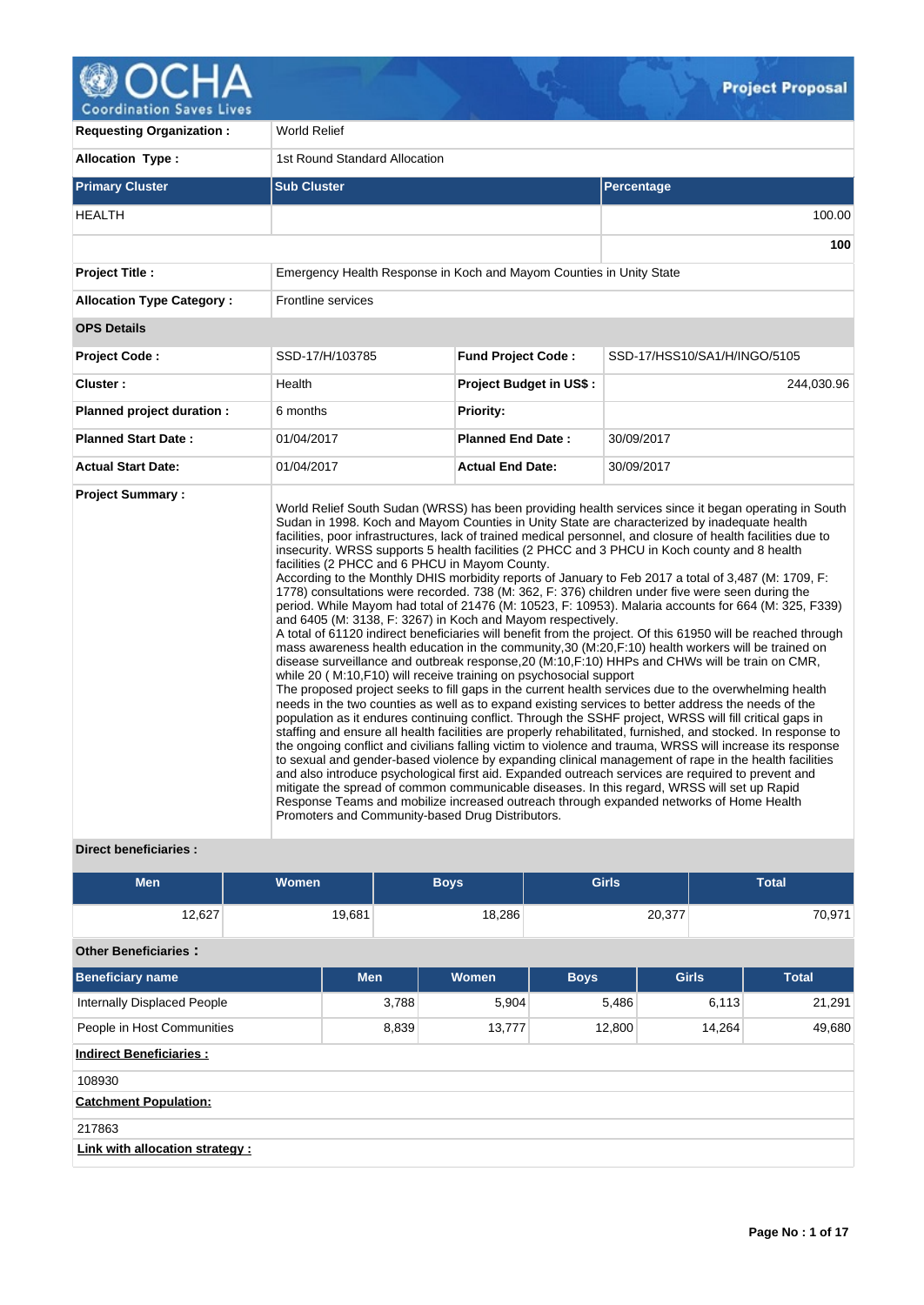WRSS is operating in four counties (Koch, Mayom, Guit and Abiemnom) and Bentiu POC of the legacy Unity State with health program being one of the major programs. All of these areas are located in central and southern Unity which has been classified as famine likely as per the recently released FEWSNET report. WRSS is appealing for these funds in order to reach beneficiaries in Koch and Mayom Counties with emergency lifesaving health programs that are responsive to the pregnant and lactating women and children as these are considered to be high priority areas. WRSS intends to scale up rapid response intervention by providing emergency lifesaving primary health care, basic emergency obstetric and neonatal care and clinical management of SGBV. These will include provision of CMR services at PHCC level, Training staff on CMR and psychosocial first aid, provision of PEP services to SGBV survivors, provision of psychosocial first aid and prepositioning distribution of dignity and PEP kit. Awareness on SGBV will be through home health promoters at community and by health staff at facilities level.

#### **Sub-Grants to Implementing Partners :**

| <b>Partner Name</b>                                   | <b>Partner Type</b> | <b>Budget in US\$</b>       |            |
|-------------------------------------------------------|---------------------|-----------------------------|------------|
|                                                       |                     |                             |            |
| Other funding secured for the same project (to date): |                     |                             |            |
| <b>Other Funding Source</b>                           |                     | <b>Other Funding Amount</b> |            |
| Health Pooled Fund (HPF) Lot 16 Koch                  |                     |                             | 319,681.00 |
| Health Pooled Fund (HPF) Lot 12 Mayom/Abiemnom        |                     |                             | 196,876.00 |
| <b>UNICEF</b>                                         |                     |                             | 65,228.00  |
|                                                       |                     |                             | 581,785.00 |

## **Organization focal point :**

| <b>Name</b>     | <b>Title</b>                                             | <b>Email</b>     | <b>IPhone</b>    |
|-----------------|----------------------------------------------------------|------------------|------------------|
| Darren Harder   | <b>Country Director</b>                                  | DHarder@wr.org   | +211 954 634 201 |
| Melene Kabadege | Senior Health and<br><b>Nutrition Program</b><br>Manager | MKabadege@wr.org | +211 954 709 838 |
| Tolessa Nuro    | Program Director                                         | TNuro@wr.org     | +211 956 364 589 |

## **BACKGROUND**

## **1. Humanitarian context analysis**

The protracted violence and displacement combined with a high disease burden, poor access to sanitation and high levels of poverty has led to poor healthcare provision across the country (RoSS, MoH, and Health Sector Development Plan 2012- 2016). The most recent Sudan Household Health Survey (SHHS), conducted in 2010, reveals serious concern for the state of health and healthcare throughout South Sudan, and most health indicators are generally poor. RH care is of concern attributed to early marriages, lack of availability of contraceptives and low access to ANC and PNC. 67.8% of women of reproductive age in Unity State reported having no access to ANC services. These factors contribute to a maternal mortality rate of 789 per 10,000 live births, among the highest in the world (WHO, UNICEF, UNFPA, The World Bank, and the United Nations Population Division, "Trends in Maternal Mortality: 1990 to 2015"). Malaria, Acute Respiratory Infections and diarrheal diseases are the leading causes of mortality. The SHHS reported that only 3.5% of children in Unity State received all of their necessary vaccinations on time, and no one regular vaccination had a coverage rate over 25% of children (way below the WHO recommended coverage rate of >80%).

The humanitarian situation in Unity State, including Koch, and Mayom Counties remains precarious. It is characterized by conflict, which has led to severe protection concerns for civilians, as well as limited access to basic services. Koch County has been on the front lines and experienced repeated periods of violence from December 2013 to as recently as November 2016. The recent conflict has caused mass general displacement, deaths, and looting and damage to health facilities and other infrastructure. It has also forced the relocation of international and national staff, leaving those still in the County isolated without any basic and lifesaving health care services. In Guit County, intense fighting left many Guit facilities destroyed and in disrepair. Vehicles, medicines and equipment were looted. Cold chain was destroyed and skilled health personnel have left the County in search of employment elsewhere. Mayom County has experienced fighting at times and at others has received IDPs from neighboring areas.

Koch County has experienced repeated periods of violence and disruption since 2014. Control of Koch County in Unity State is under dispute, and territory changed hands again during fighting in September 2016, as the SPLA retook the Buaw area, forcing SPLA-iO1 south into the areas surrounding Bie and Ngony. The divisions within the county increase the difficulties associated with in-county movement and accessing social services and enhance the likelihood that it could again be thrust into conflict, forcing an already vulnerable population to once more flee into the swamps for safety.

#### **2. Needs assessment**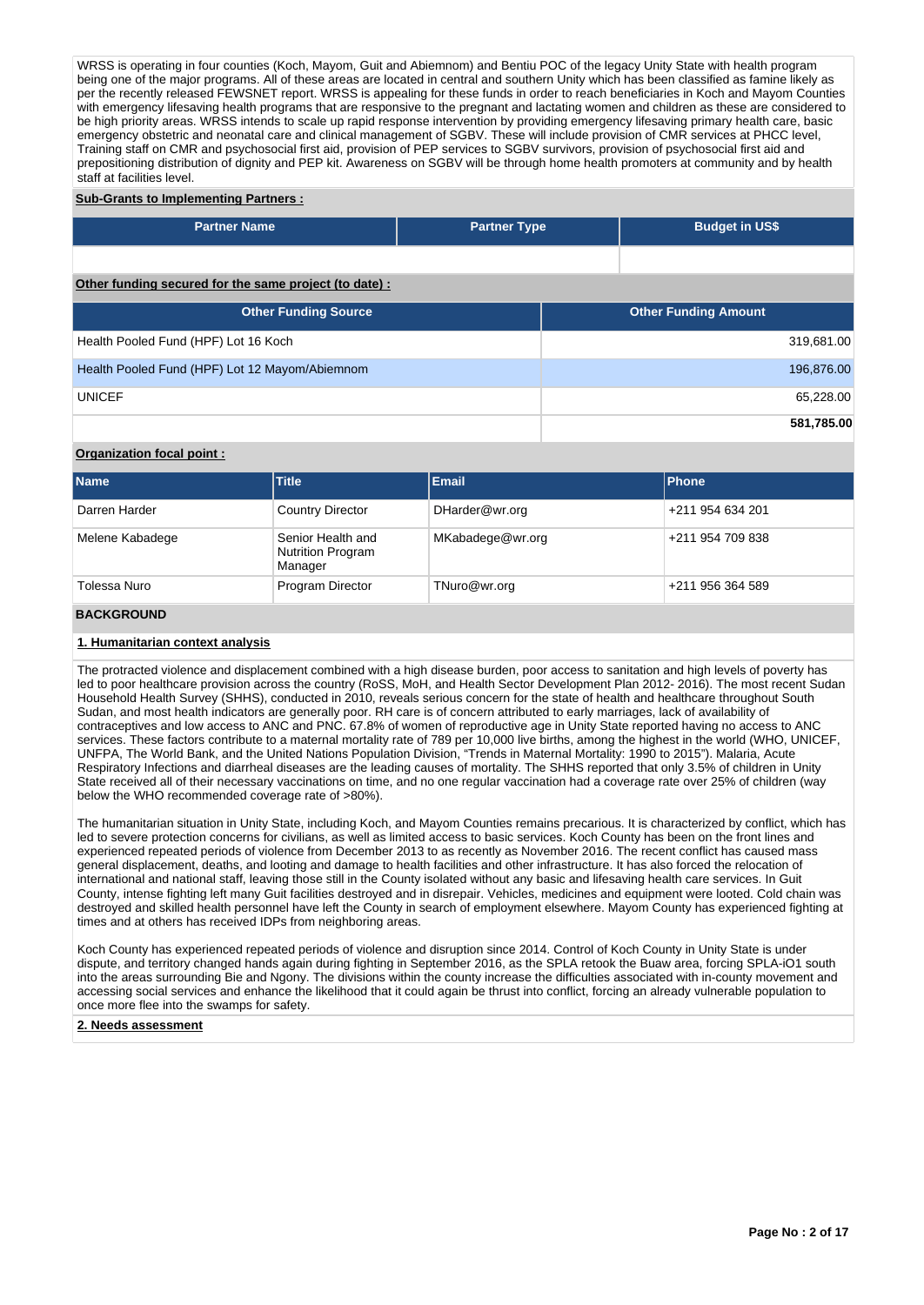Malaria, acute respiratory diseases, and diarrheal diseases are the leading causes of death and are especially dangerous for children under the age of five. Vaccination coverage for children is abysmal. The SHHS reported that only 3.5% of children in Unity State received all of their necessary vaccinations on time, and no one regular vaccination had a coverage rate over 25% of children. However, recently, primarily through the MOH Rapid Response Missions (RRM) that WRSS supported, measles immunizations reached 56% coverage, though this is still far below international standards, and other vaccines were not administered during these RRMs . Moreover, a recent assessment in May and June of 2016 found a general acute malnutrition (GAM) rate of 26.2% in Unity State, well above the emergency threshold. The lack of adequate access to clean drinking water and sanitation facilities exacerbates risk of poor health.

Health facilities have been scarce and under-functioning for decades due to the prolonged war between Sudan and SPLA that finally led to independence of the South Sudan. Of those which were functioning and equipped many have been either dismantled or burnt out due to the ongoing conflict between the SPLA and SPLA-in Opposition. As a consequence, there is very wide gap in need for the health services in Koch and Mayom Counties. The health facilities suffer from poor infrastructure, inadequate staff, poor linkages to supplies and drugs, and poor services management. WRSS has been responding to humanitarian needs in the target communities. Needs were identified using various assessments and rapid surveys that WRSS has been doing in the target areas. Ongoing situation monitoring reports have also been additional sources.

#### **3. Description Of Beneficiaries**

A total coverage area of 70,971 beneficiaries will be reached with access Emergency lifesaving health interventions in Koch and Mayom Counties of Unity state including from IDPs and host communities. Beneficiaries will be reached directly through regular routine Primary Health care activities, Integrated Community Case Management (ICCM) approaches, and integrated mobile outreaches and vaccination sessions as well gate entry vaccination of new arrivals with Measles and Polio vaccines.

#### **4. Grant Request Justification**

WRSS is already actively providing Emergency primary and RH services in the two Counties in partnership with the CHDs. However, without additional support gaps will continue to have negative effects on PHC services. WR is seeking these funds to provide services to a total of 8,100 IDPs and 3,000 host communities in the 2 counties in unity state

• PHC services: Gaps exist in adequate staffing for health facilities, staff are not available in the State or County, low HF staff's abilities to assess reporting data, and to use monthly reports for planning and decision making. Furthermore, many of the HFs are in dire need of critical repairs and rehabilitation and need to be refurnished and restocked.

• Maternal and Child Healthcare: More funding is required to provide RH services to pregnant women and women of child bearing age including information on and provision of FP commodities, ANC, PNC, micronutrient supplements, CMR and referrals of complications to the next level of care for treatment.

• Emergency Preparedness: Inadequate knowledge on preventive measures and management of communicable diseases and shortage of funding to strengthen community based response mechanisms has been among the main reasons for the spread of common communicable diseases. Strengthening capacities of health facilities on EWARS reporting, prevention, and mitigation and creating community awareness is needed. For this particular component WR is seeking these funds in order to set up a Rapid Response Team that will be based in Bentiu and roving to WR operation areas in Unity state to respond to outbreak's i.e the ongoing cholera outbreak in the POC and the perceived Meningitis outbreak during this dry season and the most likely Malaria outbreak in the mid of the year with upcoming rainy season. • Mental health: Minimal mental health services are tailored towards this need; great gaps exist in terms of mental trauma due to frequent war situations that are in need of psychological support and Psychological first aid. CMR will play a great role in this.

• Community participation and Education: Community participation has long been a cornerstone of health services in South Sudan, but many of the outreach services have been difficult to sustain due to the high levels of displacement and conflict in Unity State. The community mobilization and participation efforts will involve two main aspects. First, WRSS will revive and train community health committees (CHCs) at each health facility. The CHCs will be established per MoH guidelines, and participation will include both men and women including youth and with balanced membership accounting for the various ethnic, faith, and other population groups in the target area. Secondly, WRSS will mobilize existing HHPs and select new ones where gaps are recognized. Bag pack approach with services through ICCM will be established mainly provided by Community distributors in remote areas of both counties.

• Acute malnutrition remains a major public health emergency in South Sudan. More than one million children under 5 and close to 350,000 pregnant women are estimated to be acutely malnourished across the country. The Health Cluster estimates that 10% of under 5 will require inpatient stabilization for medical complications. According to IPC, Koch is classified as "famine likely to happen."

#### **5. Complementarity**

In order to prevent overlap and reduce gaps in the delivery of humanitarian assistance, WRSS is active in cluster coordination meetings at both the national and state level. World Relief is currently working together with other partners to avoid excess mortality and morbidity due to famine and related food insecurity situation ongoing in southern Unity State. The engagement helps to achieve unified humanitarian response towards national development and humanitarian objectives and ensures that interventions address agreed priority needs. WRSS will continue to attend the coordination meetings that are held bi-weekly in the POC where the successes and challenges faced by implementing agencies are discussed. Further coordination is through one on one consultation with partners where specifics issues are discussed. WRSS participates in surveillance and rapid interagency assessments. Furthermore, WRSS participates in various technical working groups with the nutrition cluster. WRSS will report feeding center data and survey data to the Health Cluster to ensure that data from the project area is included in broader trend analysis.

WRSS, also links projects in different sectors. The organization, in partnership with the CHDs, HPF, WFP, UNICEF, and CHF, will provide nutrition services to respond to emergency levels of malnutrition and the growing number of IDPs in the project area by providing critically needed outpatient therapeutic care programming and targeted supplementary feeding. WRSS is currently working in both health and nutrition in Koch and Bentiu POC and food security and livelihood in Fangak. Moreover, WRSS coordinates with stakeholders in the WASH Cluster (IRC, WVI and MoH) for effective information sharing and response to humanitarian needs. WRSS will work closely with Christian Mission Aid (CMA), the organization that is managing health clinics in Fangak in Jonglei state, to scale up integration of the CMAM approach into the CMA operated health facilities which have no nutrition component.

As part of World Relief's work in Agriculture and Food Security, WRSS will support households with malnourished children with seeds and tools for kitchen vegetable gardening. WRSS will coordinate activities closely with MoH, UNICEF and WFP for support with nutritional guidelines, training of staff and provision of gift-in-kind seeds and tools. In coordination with the Education WRSS provides emergency school feeding, life-skills messages and referrals and access to quality education for children, young people and adults affected by conflicts integrating health nutrition and education.

### **LOGICAL FRAMEWORK**

#### **Overall project objective**

To improve access to basic but critical lifesaving integrated curative, preventive and community health services in Koch and Mayom Counties.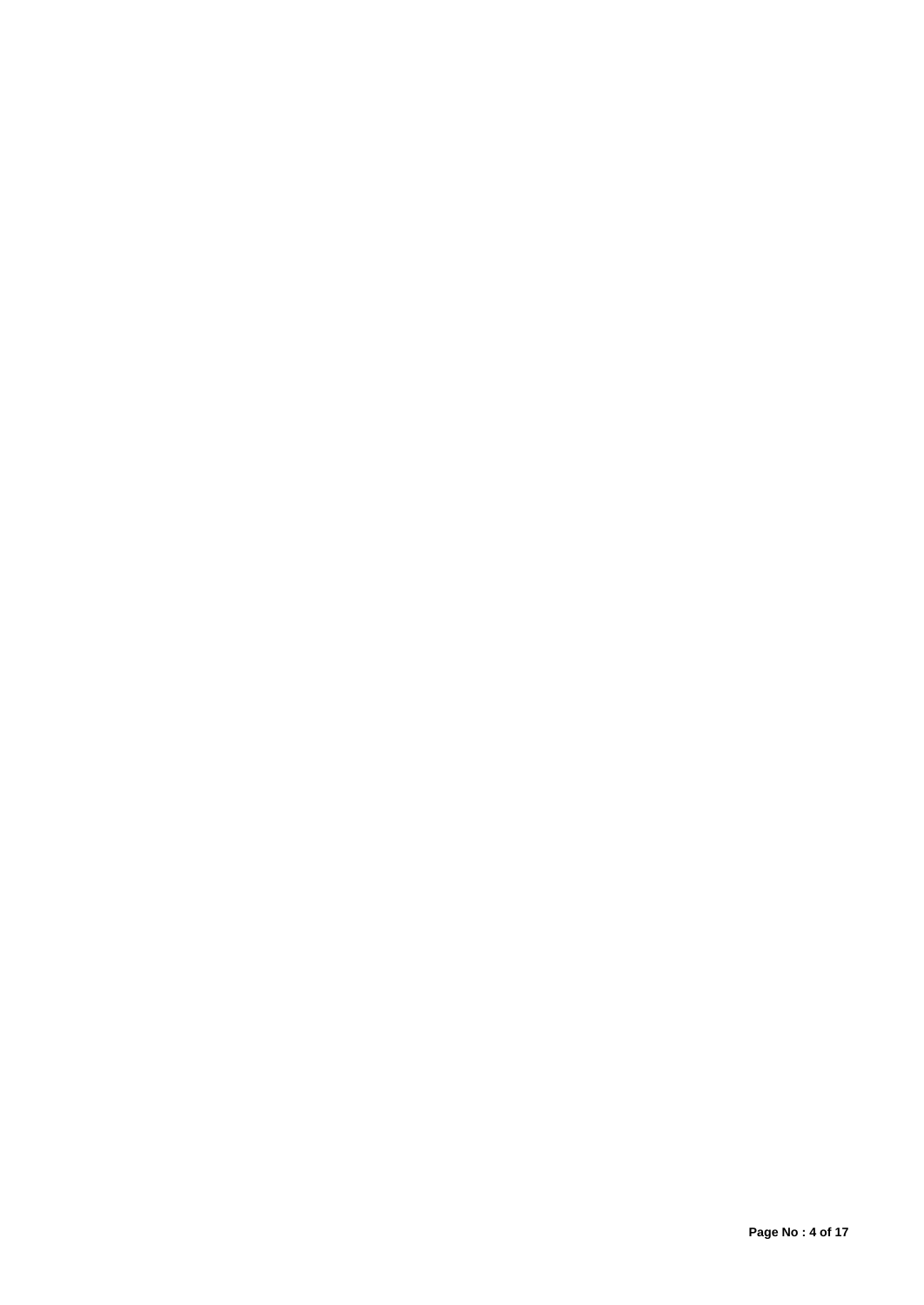| <b>HEALTH</b>                                                                                                                          |                                                                                                      |                                 |
|----------------------------------------------------------------------------------------------------------------------------------------|------------------------------------------------------------------------------------------------------|---------------------------------|
| <b>Cluster objectives</b>                                                                                                              | Strategic Response Plan (SRP) objectives                                                             | <b>Percentage of activities</b> |
| Improve access to essential health care for<br>conflict-affected and vulnerable populations.                                           | SO1: Save lives and alleviate the suffering of<br>those most in need of assistance and<br>protection | 40                              |
| Prevent, detect and respond to epidemic<br>prone disease outbreaks in conflict-affected<br>and vulnerable populations                  | SO1: Save lives and alleviate the suffering of<br>those most in need of assistance and<br>protection | <b>20</b>                       |
| Essential clinical health services are inclusive<br>and implemented with dignity targeting<br>specific needs of vulnerable populations | SO2: Protect the rights and uphold the dignity<br>of the most vulnerable                             | 30                              |
| Improve access to psychosocial support and<br>mental health services for vulnerable people                                             | SO3: Support at-risk communities to sustain<br>their capacity to cope with significant threats       | 10 <sup>1</sup>                 |

**Contribution to Cluster/Sector Objectives :** The 2017 CHF reserve allocation seeks to provide for an integrated activities that most directly address life-threatening needs, save lives and alleviate suffering for most in need of assistance and protection in Koch and Mayom counties of Unity State. World Relief has provided creative and flexible health interventions through "drug bag packs" and integrated mobile outreach clinics in Koch County that have enabled the extremely vulnerable and displaced populations to continue to have access to life saving drugs and supplies despite the current security constraints. WRSS proposes to continue these activities with the reserve allocation funds. These activities will contribute to the 2017 HRP revision health cluster priorities of: 1): Improve access to and responsiveness of essential and emergency health care" and to "improve availability, access and demand for services, focusing on implementing the basic package of health services and strengthening partners for rapid response and mobile capacities in displacement and deep field sites; 1a): Prevent, detect and respond to epidemic prone disease outbreaks in conflict affected and vulnerable populations; 2): Essential clinical health services are inclusive and implemented with dignity targeting specific needs of vulnerable populations (women and adolescent girls); 3): Improve access to psychosocial support and mental health services for vulnerable people.

## **Outcome 1**

The affected and vulnerable population will have access to the improved integrated essential lifesaving health care services scaled-up in Koch and Mayom communities.

#### **Output 1.1**

### **Description**

Access to integrated essential lifesaving health care service focusing on the major causes of mortality among under 5s (e.g. Malaria, Diarrhoea, Pneumonia & Measles), SAM with medical complications, emergency HIV/AIDs and TB, BEmONC, and CMR in conflict affected and vulnerable populations of Koch and Mayom Counties through static services, mobile outreach clinics and iCCM programs.

## **Assumptions & Risks**

Security situation and rainy season will permit access, GIK available from cluster partners; qualified clinicians remained active; Mobilization and support from local community, vehicles will be available for referral to the next level of health services.

## **Indicators**

|                                        |                                                                                                |                                                                                                                                                                         | <b>End cycle beneficiaries</b> |              |             |              | End<br>cycle  |  |
|----------------------------------------|------------------------------------------------------------------------------------------------|-------------------------------------------------------------------------------------------------------------------------------------------------------------------------|--------------------------------|--------------|-------------|--------------|---------------|--|
| Code                                   | <b>Cluster</b>                                                                                 | <b>Indicator</b>                                                                                                                                                        | <b>Men</b>                     | <b>Women</b> | <b>Boys</b> | <b>Girls</b> | <b>Target</b> |  |
| Indicator 1.1.1                        | <b>HEALTH</b>                                                                                  | [Frontline services] Number of outpatient<br>consultations in conflict and other vulnerable<br>states                                                                   | 12,62<br>7                     | 19,681       | 18,2<br>86  | 20,3<br>77   | 70,971        |  |
|                                        | <b>Means of Verification: DHIS monthly reports</b>                                             |                                                                                                                                                                         |                                |              |             |              |               |  |
| Indicator 1.1.2                        | <b>HEALTH</b>                                                                                  | [Frontline services] Number of deliveries attended<br>by skilled birth attendants in conflict-affected and<br>other vulnerable states                                   |                                |              |             |              | 400           |  |
|                                        | <b>Means of Verification: DHIS monthly report</b>                                              |                                                                                                                                                                         |                                |              |             |              |               |  |
| Indicator 1.1.3                        | <b>HEALTH</b><br>[Frontline services] Number of facilities providing<br><b>BEmONC</b> services |                                                                                                                                                                         |                                |              |             |              | 13            |  |
| Means of Verification: DHIS QSC report |                                                                                                |                                                                                                                                                                         |                                |              |             |              |               |  |
| Indicator 1.1.4                        | <b>HEALTH</b>                                                                                  | [Frontline services] Number of health workers<br>trained on safe deliveries                                                                                             | 10                             | 20           |             |              | 30            |  |
|                                        | <b>Means of Verification: DHIS QSC report</b>                                                  |                                                                                                                                                                         |                                |              |             |              |               |  |
| Indicator 1.1.5                        | <b>HEALTH</b>                                                                                  | [Frontline services] Number of children 6 to 59<br>months receiving measles vaccinations in<br>emergency or returnee situation                                          |                                |              | 3,18<br>5   | 3,31<br>5    | 6,500         |  |
|                                        | Means of Verification: DHIS monthly and RRM reports                                            |                                                                                                                                                                         |                                |              |             |              |               |  |
| Indicator 1.1.6                        | <b>HEALTH</b>                                                                                  | [Frontline services] Number of children with 3<br>doses of pentavalent vaccine                                                                                          |                                |              | 735         | 765          | 1,500         |  |
|                                        | <b>Means of Verification</b> : DHIS monthly report                                             |                                                                                                                                                                         |                                |              |             |              |               |  |
| Indicator 1.1.7                        | <b>HEALTH</b>                                                                                  | [Frontline services] Number of children under 5<br>with severe acute malnutrition with medical<br>complications, who are clinically managed in<br>stabilization centers |                                |              | 25          | 25           | 50            |  |
|                                        | <b>Means of Verification: DHIS monthly and SC reports</b>                                      |                                                                                                                                                                         |                                |              |             |              |               |  |
| Indicator 1.1.8                        | <b>HEALTH</b>                                                                                  | [Frontline services] Number of people reached by<br>health education /promotion                                                                                         | 29,85<br>31,191<br>9           |              | 0           | 0            | 61,050        |  |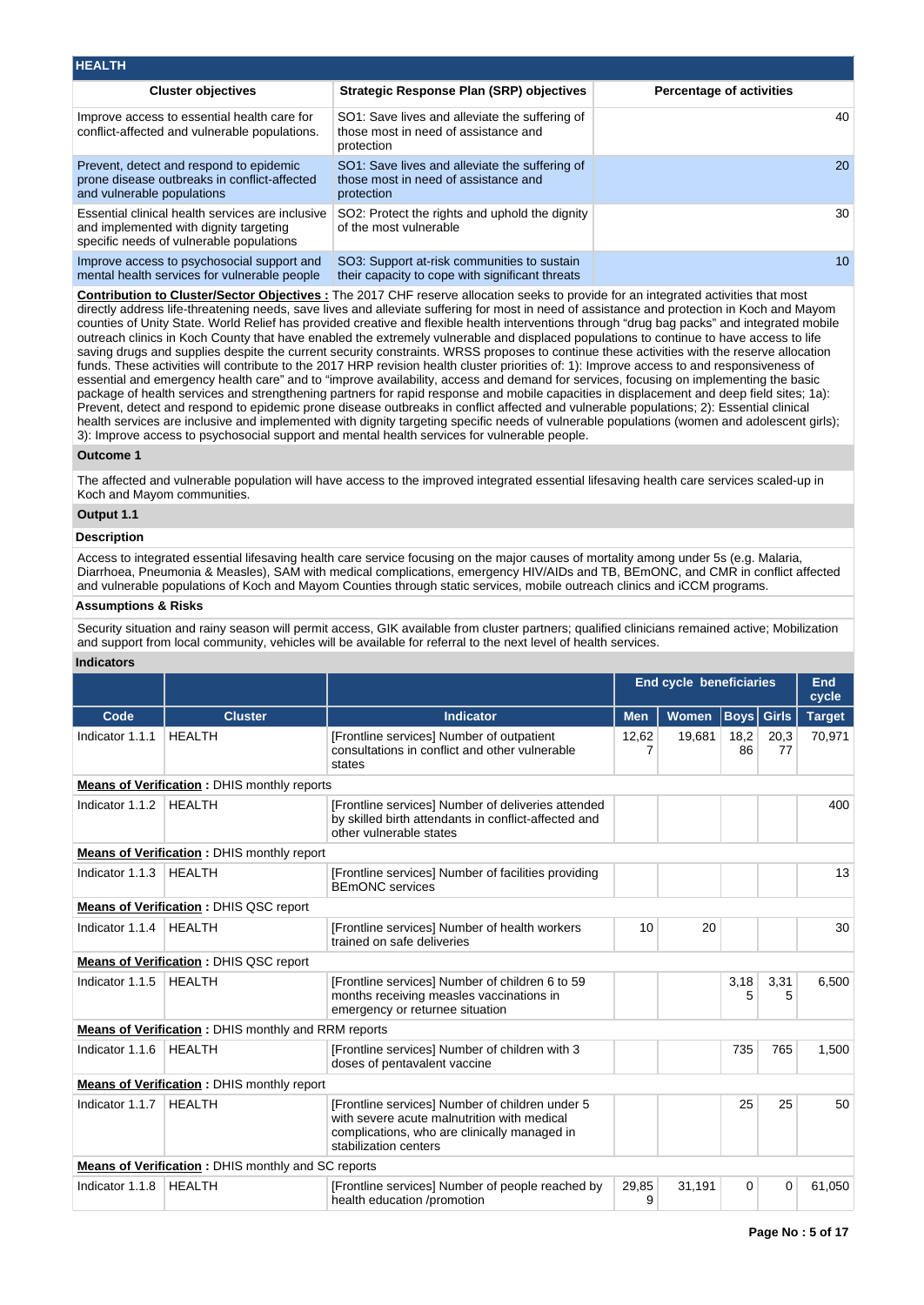### **Means of Verification :** Attendance sheets and Monthly Health Education Report

## **Activities**

## **Activity 1.1.1**

Provide 70971 consultation through all functional health facilities, 8 mobile outreach clinics and iCCM program through 40 Community Based Distributors

## **Activity 1.1.2**

Provide maternal child health service to pregnant women and support referral for complicated deliveries to the nearest EMONC center in Bentiu and Agok hospitals,

## **Activity 1.1.3**

Provide BEmONC in 4 PHCC facilities

## **Activity 1.1.4**

15( F:10:M:5) health workers provided with training to equipped them and provide save deliveries to the communities.

## **Activity 1.1.5**

6500 children 6 to 59 month old received routine and emergency vaccination services in emergency or returnees

## **Activity 1.1.6**

target 1500 children under five per month have receive 3 doses of pentavalent

## **Activity 1.1.7**

target 5 to 10 children with SAM and medical complication per month enrolled in stabilization center

## **Activity 1.1.8**

61050 people reached with health education/promotion

## **Activity 1.1.9**

Assess, establish and undertake rehabilitation to PHCCs/PHCUs looted and damaged during the crisis

# **Activity 1.1.10**

Provide feed back to the affected community through focus group discussion and meetings

# **Outcome 2**

Prevent, detect and respond to epidemic prone disease outbreaks in conflict affected and vulnerable populations.

## **Output 2.1**

## **Description**

Intensify surveillance and support minimal basic cold chain modalities and integrated capacity building refreshers (WASH, Health and Nutrition) to prevent, detect and respond to epidemic prone disease outbreaks focussing on cholera/malaria /measles and other diseases of public health concern (TB/HIV AIDS and wasting due to famine).

#### **Assumptions & Risks**

Security situation and rain season will permit access, GIK available from cluster partners; Mobilization and support from local community.

# **Indicators**

|                                                                  |                                                          |                                                                                                                  |            | <b>End cycle beneficiaries</b> |                   |  | End<br>cycle  |  |  |  |
|------------------------------------------------------------------|----------------------------------------------------------|------------------------------------------------------------------------------------------------------------------|------------|--------------------------------|-------------------|--|---------------|--|--|--|
| Code                                                             | <b>Cluster</b>                                           | Indicator                                                                                                        | <b>Men</b> | <b>Women</b>                   | <b>Boys</b> Girls |  | <b>Target</b> |  |  |  |
| Indicator 2.1.1                                                  | HEALTH                                                   | [Frontline services] Proportion of epidemic prone<br>disease alerts verified and responded to within 48<br>hours |            |                                |                   |  | 100           |  |  |  |
| <b>Means of Verification:</b> Epidemic line list report          |                                                          |                                                                                                                  |            |                                |                   |  |               |  |  |  |
| Indicator 2.1.2                                                  | <b>HEALTH</b>                                            | [Frontline services] Number of staff trained on<br>disease surveillance and outbreak response                    | 20         | 10                             |                   |  | 30            |  |  |  |
|                                                                  | <b>Means of Verification:</b> Training attendance report |                                                                                                                  |            |                                |                   |  |               |  |  |  |
| Indicator 2.1.3                                                  | HEALTH                                                   | [Frontline services] Number of facilities with<br>functioning Cold chain in conflict states                      |            |                                |                   |  |               |  |  |  |
| <b>Means of Verification:</b> Available cold chain not destroyed |                                                          |                                                                                                                  |            |                                |                   |  |               |  |  |  |
| <b>Activities</b>                                                |                                                          |                                                                                                                  |            |                                |                   |  |               |  |  |  |

# **Activity 2.1.1**

Establish of emergency early warning and response systems for the early detection of and response to selected outbreaks of communicable diseases

# **Activity 2.1.2**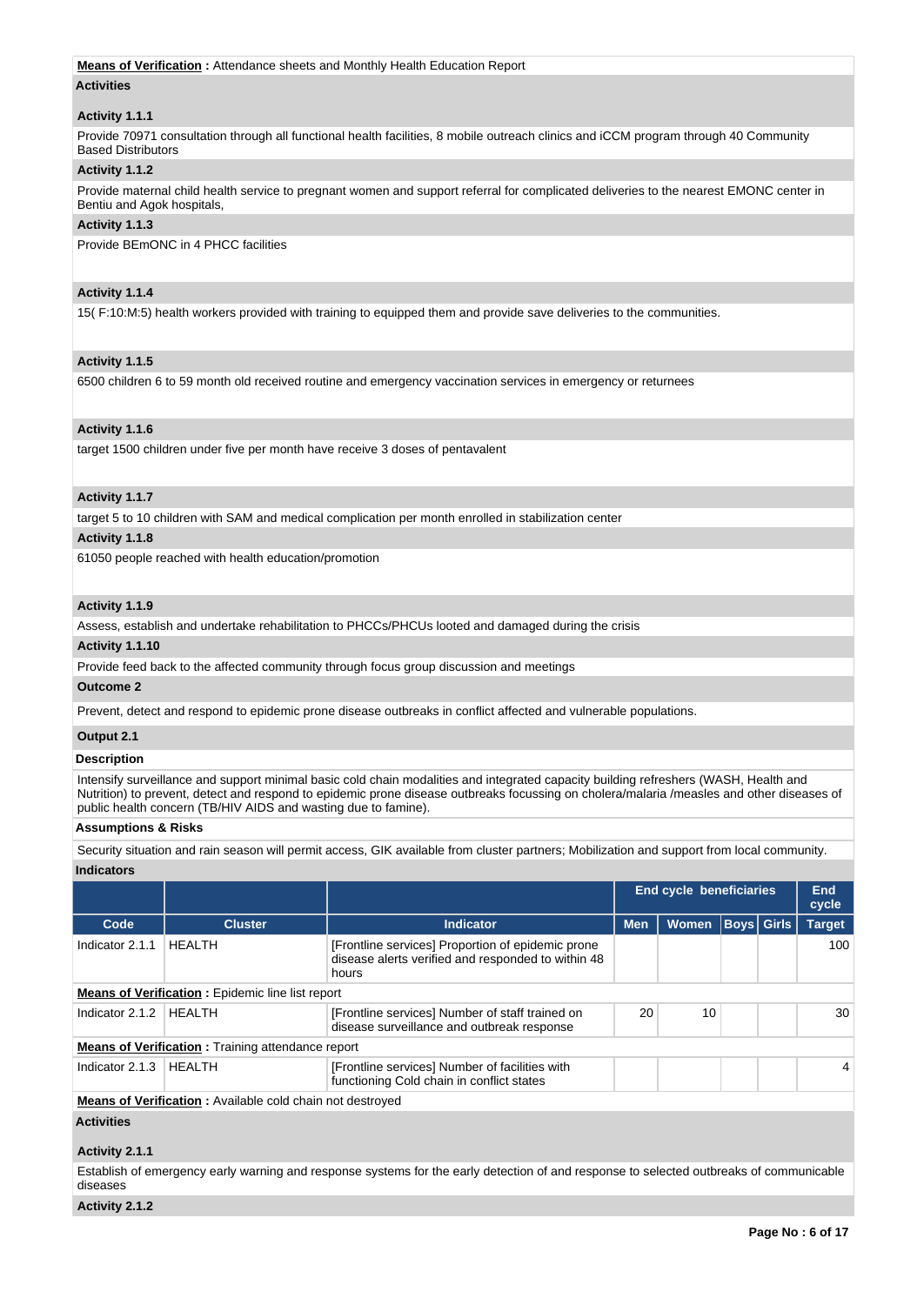Train 30 ( M:20,F:10) health clinical staffs on disease surveillance and outbreak response

# **Activity 2.1.3**

Provision, distribution and preposition of outbreak investigation kits

# **Activity 2.1.4**

Conduct social mobilization and targeted health education

## **Activity 2.1.5**

Train 30 (M20,F:10); CHWs/HHPs in early case detection and referral

## **Activity 2.1.6**

Reactivate mass vaccination campaigns, including National Immunization Days

## **Activity 2.1.7**

Prepare and set up oral re-hydration posts

## **Outcome 3**

Essential clinical health services are inclusive and implemented with dignity targeting specific needs of vulnerable populations (women and adolescent girls).

# **Output 3.1**

## **Description**

Provide treatment to survivors of SGBV. Clinical management of rape and psychosocial services will be provided both to SGBV survivors and conflict affected communities in protracted displacements. PHCCs provide dignity kits, Psychological First Aid - protect and care for people with severe mental disorders (suicidal behavior, psychoses, severe depression and substance abuse) in communities and institutions Adolescent health services will be integrated in the PHCCs.

## **Assumptions & Risks**

UNFPA support health staff training in SGBV, GIK granted from Cluster, Cluster facilitate training in psychological first aid.

## **Indicators**

|                                                                        |                                                                      |                                                                                                        | <b>End cycle beneficiaries</b> | End<br>cycle |                   |  |               |
|------------------------------------------------------------------------|----------------------------------------------------------------------|--------------------------------------------------------------------------------------------------------|--------------------------------|--------------|-------------------|--|---------------|
| Code                                                                   | <b>Cluster</b>                                                       | <b>Indicator</b>                                                                                       | <b>Men</b>                     | <b>Women</b> | <b>Boys</b> Girls |  | <b>Target</b> |
| Indicator 3.1.1                                                        | <b>HEALTH</b>                                                        | [Frontline services] Number of health facilities<br>providing SGBV services                            |                                |              |                   |  | 4             |
| <b>Means of Verification:</b> DHIS QSC and facility assessment reports |                                                                      |                                                                                                        |                                |              |                   |  |               |
| Indicator 3.1.2   HEALTH                                               |                                                                      | [Frontline services] Number of staffs trained on<br>Clinical Management of Rape (CMR)                  | 10                             |              | 20                |  |               |
|                                                                        | <b>Means of Verification</b> : Training attendance report            |                                                                                                        |                                |              |                   |  |               |
| Indicator 3.1.3                                                        | <b>HEALTH</b>                                                        | [Frontline services] Number of health personnel<br>trained on Psychological First Aid                  |                                |              |                   |  | 20            |
|                                                                        | <b>Means of Verification:</b> Training attendance report             |                                                                                                        |                                |              |                   |  |               |
| <b>Activities</b><br>Activity 3.1.1                                    |                                                                      |                                                                                                        |                                |              |                   |  |               |
|                                                                        | Provide CMR services in 4 PHCCs                                      |                                                                                                        |                                |              |                   |  |               |
| Activity 3.1.2                                                         |                                                                      |                                                                                                        |                                |              |                   |  |               |
|                                                                        | Train staff 20 (M:10, F:10) on CMR and Psychological First Aid (PFA) |                                                                                                        |                                |              |                   |  |               |
| Activity 3.1.3                                                         |                                                                      |                                                                                                        |                                |              |                   |  |               |
|                                                                        | Provide PEP (Post Exposure Prophylaxis) to GBV survivors             |                                                                                                        |                                |              |                   |  |               |
| Activity 3.1.4                                                         |                                                                      |                                                                                                        |                                |              |                   |  |               |
|                                                                        | Provide Psychological First Aid at PHCCs                             |                                                                                                        |                                |              |                   |  |               |
| Activity 3.1.5                                                         |                                                                      |                                                                                                        |                                |              |                   |  |               |
|                                                                        |                                                                      | Preposition and distribute drugs and supplies including dignity kits, clean delivery kits and PEP kits |                                |              |                   |  |               |
| <b>Outcome 4</b>                                                       |                                                                      |                                                                                                        |                                |              |                   |  |               |
|                                                                        | Monitor program activities and accountability to affected poeple     |                                                                                                        |                                |              |                   |  |               |
| Output 4.1                                                             |                                                                      |                                                                                                        |                                |              |                   |  |               |
| <b>Description</b>                                                     |                                                                      |                                                                                                        |                                |              |                   |  |               |
|                                                                        | Quantitative data weekly surveillance reports collected from PHCC/U  | Monitor progress through monthly clinical reports and quarterly project reports.                       |                                |              |                   |  |               |
| <b>Assumptions &amp; Risks</b>                                         |                                                                      |                                                                                                        |                                |              |                   |  |               |
| security permits                                                       |                                                                      |                                                                                                        |                                |              |                   |  |               |
| <b>Indicators</b>                                                      |                                                                      |                                                                                                        |                                |              |                   |  |               |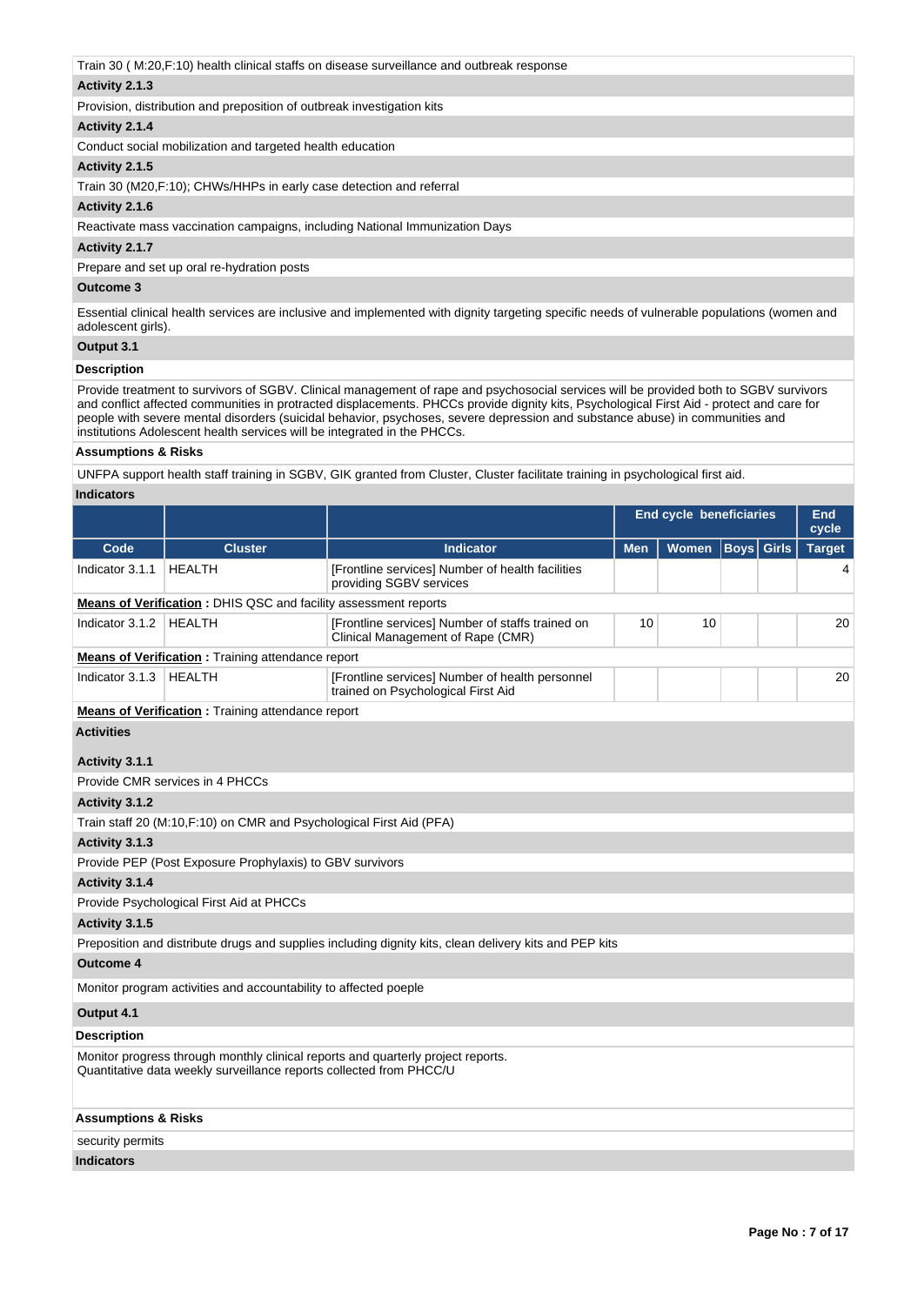|                                                          |                                                                                                                                                                                                      |                                                                                               |            | <b>End cycle beneficiaries</b> |  | End<br>cycle      |               |  |  |  |
|----------------------------------------------------------|------------------------------------------------------------------------------------------------------------------------------------------------------------------------------------------------------|-----------------------------------------------------------------------------------------------|------------|--------------------------------|--|-------------------|---------------|--|--|--|
| Code                                                     | <b>Cluster</b>                                                                                                                                                                                       | <b>Indicator</b>                                                                              | <b>Men</b> | <b>Women</b>                   |  | <b>Boys Girls</b> | <b>Target</b> |  |  |  |
| Indicator 4.1.1                                          | <b>HFAITH</b>                                                                                                                                                                                        | [Frontline services] Number of staff trained on<br>disease surveillance and outbreak response | 12         | 8                              |  |                   | 20            |  |  |  |
| <b>Means of Verification:</b> Training attendance report |                                                                                                                                                                                                      |                                                                                               |            |                                |  |                   |               |  |  |  |
| <b>Activities</b>                                        |                                                                                                                                                                                                      |                                                                                               |            |                                |  |                   |               |  |  |  |
| Activity 4.1.1                                           |                                                                                                                                                                                                      |                                                                                               |            |                                |  |                   |               |  |  |  |
|                                                          |                                                                                                                                                                                                      | Collect weekly/monthly/quarterly data from PHCC/U and analyzed against indictors              |            |                                |  |                   |               |  |  |  |
| Activity 4.1.2                                           |                                                                                                                                                                                                      |                                                                                               |            |                                |  |                   |               |  |  |  |
|                                                          | provide feed back on the data collected to the affected people and receive feed back from the accounted people through meetings, focus<br>group discussion and visits to the various field locations |                                                                                               |            |                                |  |                   |               |  |  |  |

**Additional Targets :**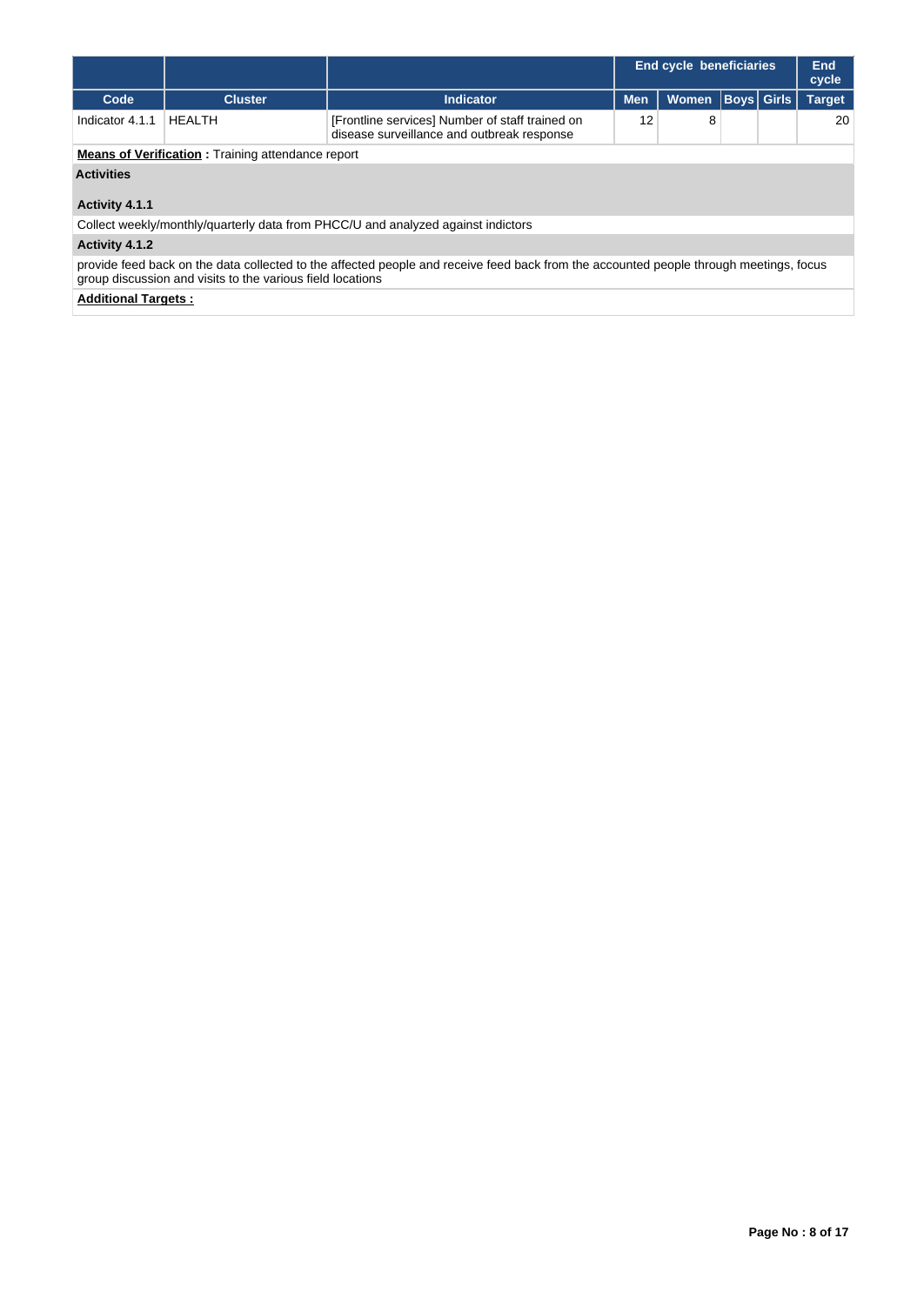# **Monitoring & Reporting plan**

WRSS will use the following M&E monitoring tools; IDSR weekly report template, Outbreak line list, Monthly, EPI template, Monthly morbidity template, E- pharmaceutical monthly consumption report. Monthly reproductive health report template, monthly dignity kit report, ACT and other malaria commodity trucking sheet. The information received will be integrated into the DHIS system for analysis and program information. Weekly/ monthly / quarterly reports will be developed through the mentioned tools.

WRSS will develop a feedback mechanism for beneficiaries. Comment boxes will be made available in all implementation sites to allow beneficiaries to provide feedback directly to WRSS.WRSS will provide 5Ws to cluster showing who, what, where when and why in the operation areas. The communities will be given the opportunity to give feedback through meetings, focus group discussion and field visits. In order to manage quality of the data in the reports, data will be collected from each health facilities, and the synthesized monthly and quarterly reports will be sent to the Program Director and Country Director at the Juba Office and the Health and Nutrition Senior Program manager. Additionally, one Home Office technical staff will make site visits to track project success, review data, and speak with the community and local officials. Findings of all reports, site visits, meetings, and feedback will be used to adjust program implementation to ensure that program results will be achieved.

#### **Workplan**

| Activitydescription                                                                                                                                                                     | Year |  |    |              |          |                 | 8              | 9               |  | 12 |
|-----------------------------------------------------------------------------------------------------------------------------------------------------------------------------------------|------|--|----|--------------|----------|-----------------|----------------|-----------------|--|----|
| Activity 1.1.1: Provide 70971 consultation through all functional health facilities, 8<br>mobile outreach clinics and iCCM program through 40 Community Based<br><b>Distributors</b>    | 2017 |  | X  | X.           |          | $X$ $X$ $X$ $X$ |                |                 |  |    |
| Activity 1.1.2: Provide maternal child health service to pregnant women and<br>support referral for complicated deliveries to the nearest EMONC center in Bentiu<br>and Agok hospitals, | 2017 |  |    | X            | X        |                 |                |                 |  |    |
| Activity 1.1.3: Provide BEmONC in 4 PHCC facilities                                                                                                                                     | 2017 |  | X  | X            | X        | $\mathsf{X}$    | X.             | $\times$        |  |    |
| Activity 1.1.4: 15(F:10:M:5) health workers provided with training to equipped them<br>and provide save deliveries to the communities.                                                  | 2017 |  |    |              | X        | X.              | X              | $\times$        |  |    |
| Activity 1.1.5: 6500 children 6 to 59 month old received routine and emergency<br>vaccination services in emergency or returnees                                                        | 2017 |  | X  | X            |          | X X X           |                | $\mathsf{\chi}$ |  |    |
| Activity 1.1.6: target 1500 children under five per month have receive 3 doses of<br>pentavalent                                                                                        | 2017 |  | X  | $\times$     | X        | $x \times$      |                | X               |  |    |
| Activity 1.1.7: target 5 to 10 children with SAM and medical complication per month<br>enrolled in stabilization center                                                                 | 2017 |  | X  | X            | $\times$ | ΙX.             | X              | $\times$        |  |    |
| Activity 1.1.8: 61050 people reached with health education/promotion                                                                                                                    | 2017 |  | X. | X            | X        | $\mathsf{X}$    | X.             | X               |  |    |
| Activity 1.1.9: Assess, establish and undertake rehabilitation to PHCCs/PHCUs<br>looted and damaged during the crisis                                                                   | 2017 |  | X  | X            | $\times$ |                 |                |                 |  |    |
| Activity 2.1.1: Establish of emergency early warning and response systems for the<br>early detection of and response to selected outbreaks of communicable diseases                     | 2017 |  | X  | $\mathsf{X}$ | X        | X.              | X              | $\times$        |  |    |
| Activity 2.1.2: Train 30 (M:20, F:10) health clinical staffs on disease surveillance<br>and outbreak response                                                                           | 2017 |  |    | X            | Χ        | $\mathsf{X}$    |                |                 |  |    |
| Activity 2.1.3: Provision, distribution and preposition of outbreak investigation kits                                                                                                  | 2017 |  | X  | X            | X        | X               | X              | $\times$        |  |    |
| Activity 2.1.4: Conduct social mobilization and targeted health education                                                                                                               | 2017 |  | X  | X            | X        | X.              | X              | X               |  |    |
| Activity 2.1.5: Train 30 (M20, F:10); CHWs/HHPs in early case detection and<br>referral                                                                                                 | 2017 |  |    | X            |          | X               |                |                 |  |    |
| Activity 2.1.6: Reactivate mass vaccination campaigns, including National<br><b>Immunization Days</b>                                                                                   | 2017 |  | X  | X            |          |                 |                |                 |  |    |
| Activity 2.1.7: Prepare and set up oral re-hydration posts                                                                                                                              | 2017 |  | X. | X            |          |                 |                |                 |  |    |
| Activity 3.1.1: Provide CMR services in 4 PHCCs                                                                                                                                         | 2017 |  | X  | X            | Χ        | X.              | X.             | $\mathsf{X}$    |  |    |
| Activity 3.1.2: Train staff 20 (M:10, F:10) on CMR and Psychological First Aid (PFA)                                                                                                    | 2017 |  |    | х            |          | Χ               |                |                 |  |    |
| Activity 3.1.3: Provide PEP (Post Exposure Prophylaxis) to GBV survivors                                                                                                                | 2017 |  | X  | X            | X        | X.              | $\mathsf{X}^-$ | $\mathsf{x}$    |  |    |
| Activity 3.1.4: Provide Psychological First Aid at PHCCs                                                                                                                                | 2017 |  | X  | X            | X        | X.              | X              | $\mathsf{X}$    |  |    |
| Activity 3.1.5: Preposition and distribute drugs and supplies including dignity kits,<br>clean delivery kits and PEP kits                                                               | 2017 |  | X  | X            | X        | X               | X              | X.              |  |    |

**OTHER INFO**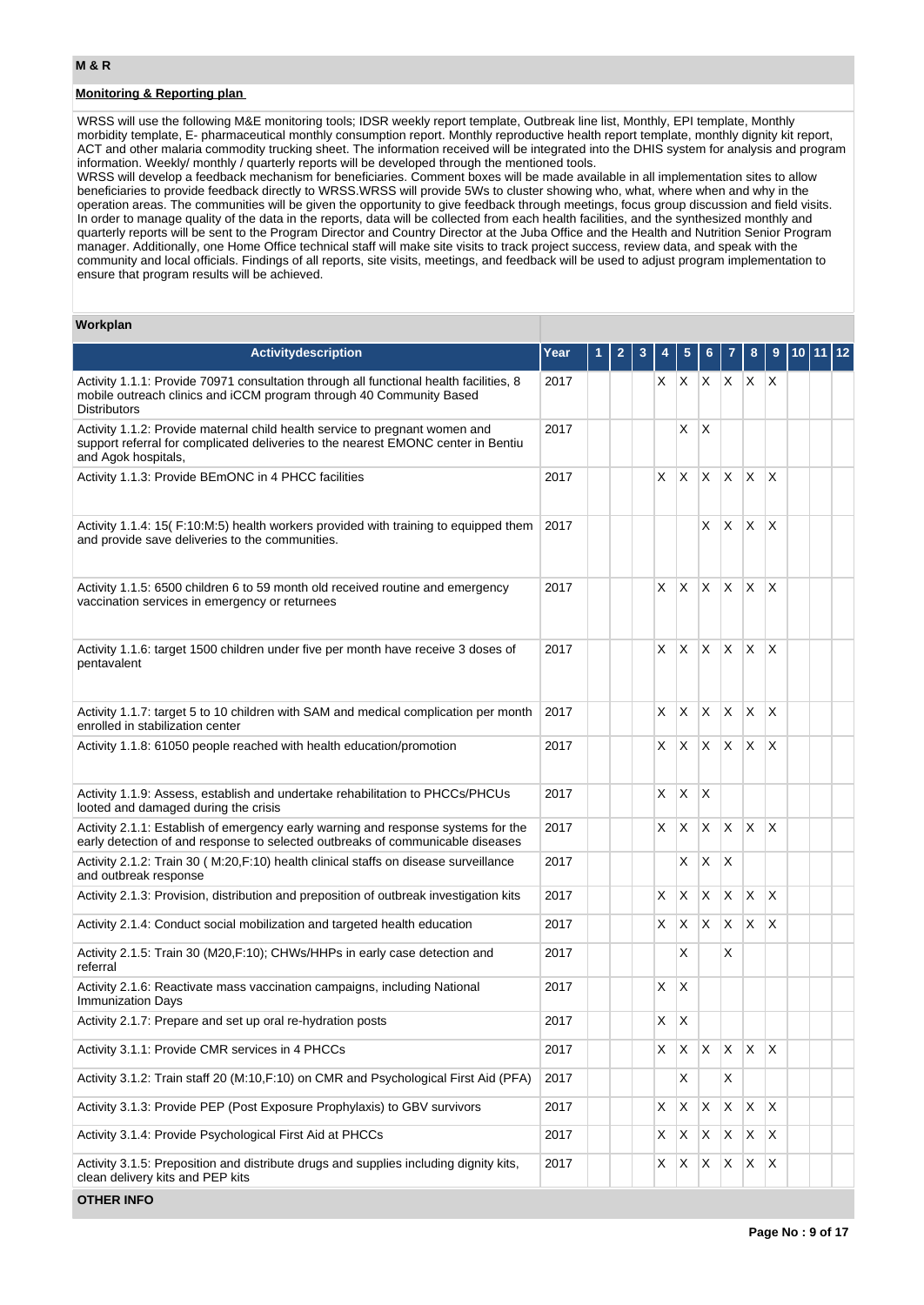#### **Accountability to Affected Populations**

WRSS is strictly adhering to Humanitarian standards in involving the beneficiaries in all the process of the project life span. The beneficiaries fully involve in the problem identification, prioritization and selection of the sites. This involvement will also continue in the course of the implementation and Monitoring & Evaluation of the project. WRSS will also continuously collect the feedback from the beneficiaries and the health facilities provide timely updates and incorporate the feedback from the communities. The beneficiaries will specifically involve in the quality improvement of the services through the feedback mechanisms.

#### **Implementation Plan**

This project will be implemented for six months starting from April 1, 2017 through September 30, 2017. World Relief will work closely with the Ministry of Health and County Health Departments on all technical matters and procure all required project inputs and supplies with a set procurement and implementation schedule as set out in the work plan. The project staff further develop a detail action plan and detail trip plan for each month to enhance project activities implementation. The health will closely work with health facilities located in the targeted areas, and the project staff will identify the necessary inputs and supplies in consultation with the health facilities in accordance with the plan and request for delivery of the required inputs and supplies. The requested supplies will be delivered to implementation sites within the required time frame by WFP and/or UNICEF. Capacity-building activities, especially for the Ministry of Health and County Health Departments are key to program implementation and long-term sustainability of project activities. WRSS reaches communities directly through needs assessments and surveys as well as through community meetings and feedback mechanisms at project sites. Community members continue to stress the need for assistance with a commitment to participate in project activities.

World Relief's operation in South Sudan is directed by a Country Director. The Program Director along with the Senior Health and Nutrition Program Manager and other Nutrition Program Managers and staff are responsible for overall management of this project and are supported by a Finance Manager, M&E Coordinator and logistics and administration staff. The Senior Health and Nutrition Program Manager, assisted by the Clinical Health and Nutrition Technical Advisor from World Relief's Home Office will ensure proper planning, implementation, and M&E of the project activities. This will be mainly done in conjunction with field Area Coordinators, Nutrition/OTP Nurses and Medical Assistants based at the health facilities and Home Health Promoters based at respective operational villages. A Program Officer, also based at the Home Office in Baltimore, will also support the project, particularly with reporting and monitoring, the project activities are mainly implemented through the health facilities managed by World Relief in the specified counties.

#### **Coordination with other Organizations in project area**

**Name of the organization Areas/activities of collaboration and rationale** 

#### **Environment Marker Of The Project**

A: Neutral Impact on environment with No mitigation

### **Gender Marker Of The Project**

2a-The project is designed to contribute significantly to gender equality

#### **Justify Chosen Gender Marker Code**

The project is designed to contribute significantly to gender equality. Records from the PHC units demonstrate varying gender needs when it comes to healthcare. While the common causes of morbidity affect women, men, girls and boys equally, women endure greater health vulnerabilities overall. These additional vulnerabilities are generally associated with reproduction, gender based violence as well as the expectations described above which dictate that women shoulder the majority of work associated with both agricultural and household chores. Women are often unable to make their own decisions about marriage and reproduction due to lack of empowerment and/or lack of family planning resources. This combined with inadequate prenatal and postnatal care puts women at greater overall health risk than men.

To contribute to gender equality, males and females will have equal and gender sensitive access to health services; women and men will be trained as community volunteers without prejudice. Reproductive health services will be provided with special sensitivity to women. Health facility staff will receive training in GBV and clinical management of rape; health facilities will offer the basic package of GBV services. 25% of employment opportunities will be reserved for women. All women utilizing reproductive health services will receive dignity kits to enhance their daily hygiene standards and improve their quality of life.

#### **Protection Mainstreaming**

Protection will be mainstreamed across this project to mitigate any risk, harm, abuse and exploitation faced by the target population. Consultation with the CHD and other stakeholders will determine the locations of service implementation, taking into consideration safe spaces that are accessible to the largest number of beneficiaries. Minimizing the distances that people have to travel to receive services minimizes the risk of beneficiaries being targeted by armed groups on the way to and from accessing services. Girls and women are often raped while they travel long distances to fetch water in most cases crossing forest and bush areas. The project will minimize the chance of this threat to girls and women by improving sanitation access through latrine promotion and de-stigmatization of using latrines by women and girls.

Gender-based violence has unfortunately been increasing in South Sudan, having been sanctioned by certain armed groups as a tactic of war. WRSS is serious about the prevention of sexual exploitation and abuse (PSEA), including the demands for sex in exchange for goods or services. All staff are trained on PSEA and must sign on to the organization's established policies and code of conduct. WRSS will also build the capacity of the health facilities to treat women and girls who are survivors of rape and other incidents of sexual or gender-based violence. CHD staff at selected facilities will undergo refresher training for the clinical management of rape and psychological first aid so they are able to provide services to survivors.

Additionally, WRSS is an active Child Protection member in Bentiu PoC and with the experiences in education intervention in Koch County, World Relief intends to provide child protection services through analysis of barriers to accessing services. WRSS will use the lessons learned from Bentiu PoC (Protection of Civilian) & Koch County through community-based protection mechanisms in order to use pilot and tools and training modules adapted to South Sudan to establish, strengthen and support child protection mechanisms and families to better protect their children through identification of the most vulnerable children and through psychosocial support activities. Having an integrated protection issues into teacher training, PTA and management training in the past years, WR will based upon field-tested methodology of training, action-planning and mentoring with the aim of promising practices. Based on the promising practices, WRSS will produce various tools for concrete actions to promote the respect of protection principles into specific sectors or situations including emergencies that will be disseminated to WRSS and other partners working in emergency response.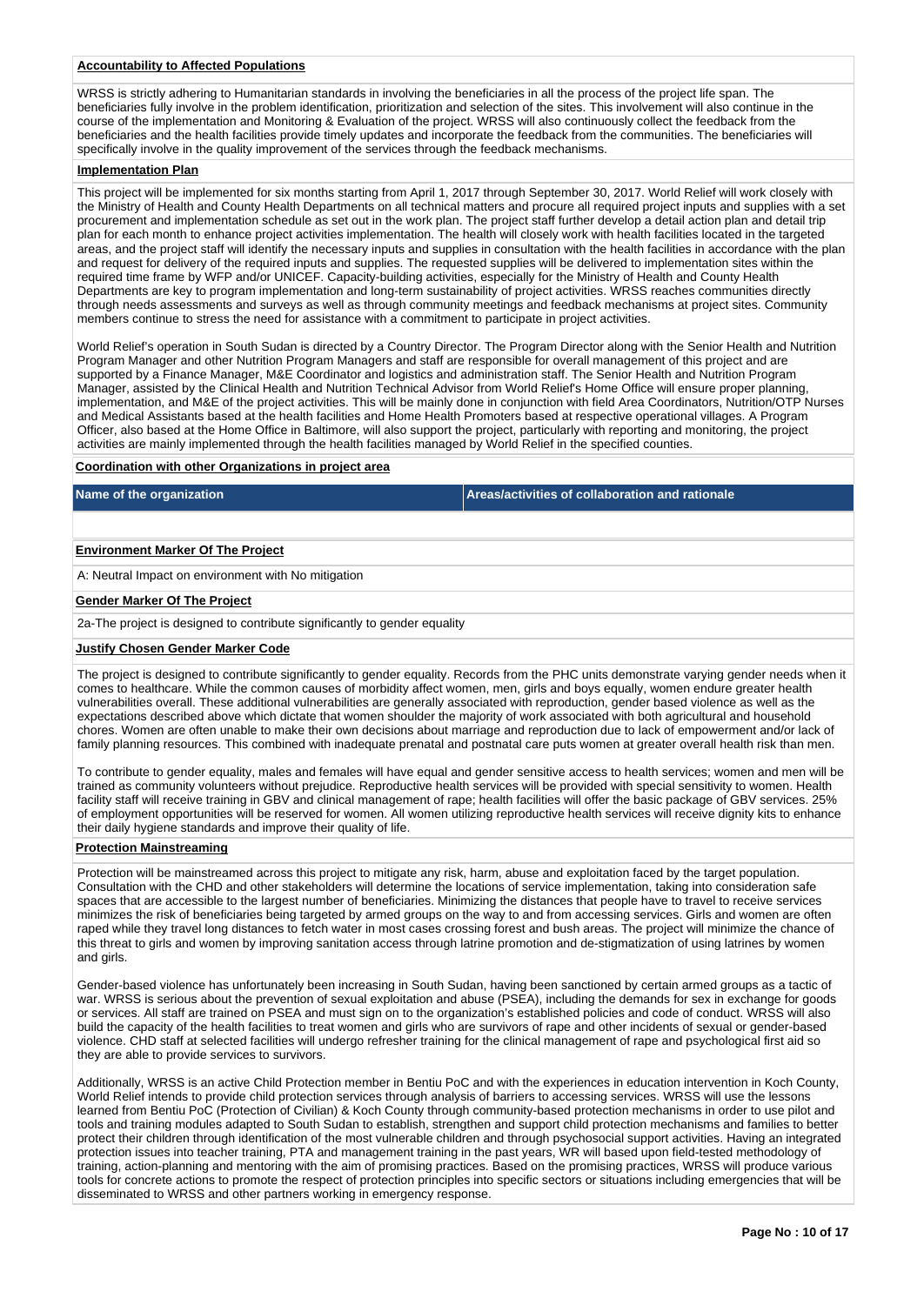## **Safety and Security**

The security situations in the proposed operating areas, especially in Koch County, remain tense and unpredictable. WRSS understands the challenges of conflict and access in the proposed operating areas and maintains security focal points at the local operating level as well a security expert at the Home Office level. WRSS also works with the United Nations' Department of Safety and Security (UNDSS) in Juba. Security plans are maintained for each operational area.In past experience, when WRSS international or relocatable national staff have had to be temporarily relocated due to security concerns, local national staff, CHD and MoH staff, and community volunteers have proven able to continue serving beneficiaries until service levels can be fully restored. Also, working through these groups ensures that knowledge and structures are in place within communities when WRSS's interventions end. After May 2015 and September 2016, rapid response missions were carried out in Koch County, targeting beneficiaries who remained within the County, many fleeing into the bush. WRSS, with the support of key UN partners (UNICEF and WFP), was the only organization that continued to serve the Koch population during these times. WRSS is prepared to transition to this type of intervention again if security deteriorates. All options will be discussed and decisions made with the donors involved in these situations.

## **Access**

World Relief has been active in the Greater Upper Nile region for over 13 years and has been the only NGO to maintain an ongoing presence in Koch County since mid-2015 when fighting forced all NGOs to relocate. As an organization World Relief has worked hard to build resiliency and ensure that staff remain safe while continuing to operate in what has been a conflict prone area of South Sudan. At times when international and relocatable staff had to be removed from project areas, World Relief has succeeded in maintaining minimum services using local staff and working through local government departments. World Relief has also been able to access the counties with rapid response missions to deliver critical nutrition and health supplies and conduct rapid assessments. Staff have worked tirelessly (especially in areas where territory changes hands frequently) to build and maintain solid relationships with local authorities on both sides of the conflict (both government SPLA and SPLA-in Opposition). The trust and relationships which exist has allowed World Relief ongoing access to the project areas. WRSS accesses the project sites from Juba by airplanes and helicopters. Roads are badly affected and not maintained for years. Within the project locations, staffs can use vehicles and motor bikes to access the beneficiaries and the health facilities.

When mapping out specific villages and areas for intervention inside Koch County, which is currently divided between SPLA and SPLA-iO control, WRSS takes care to choose relatively equal numbers of sites in both SPLA and SPLA-iO held territories, thus ensuring that all have access to services regardless of their affiliation or on which side of the front lines they currently reside. Mobile services will be conducted, reaching out to populations on both sides of the conflict who are unable to access the static facilities, thus ensuring that individuals afraid or unable to move to the static facilities are not denied assistance or services. This is particularly important for elderly and disabled beneficiaries who are unable to walk the required distances to project sites.

#### **BUDGET**

| <b>Code</b> | <b>Budget Line Description</b>                                                                                                                                                                |   | $D/S$ Quantity | Unit<br>cost                 | <b>Duration</b><br><b>Recurran</b><br>ce | $\frac{9}{6}$<br>charged<br>to CHF | <b>Total Cost</b> |  |  |  |  |  |
|-------------|-----------------------------------------------------------------------------------------------------------------------------------------------------------------------------------------------|---|----------------|------------------------------|------------------------------------------|------------------------------------|-------------------|--|--|--|--|--|
|             | <b>Staff and Other Personnel Costs</b>                                                                                                                                                        |   |                |                              |                                          |                                    |                   |  |  |  |  |  |
| 1.1         | <b>Country Director</b>                                                                                                                                                                       | S |                | $1 \, 5,800$<br>.00.         | 6                                        | 5.00                               | 1,740.00          |  |  |  |  |  |
|             | County Director oversees WR country operations in South Sudan, 5% salary is charged under SSHF                                                                                                |   |                |                              |                                          |                                    |                   |  |  |  |  |  |
| 1.2         | Program Director                                                                                                                                                                              | S |                | $1 \mid 4,700$<br>.00        | 6                                        | 5.00                               | 1,410.00          |  |  |  |  |  |
|             | Oversees all programmatic aspects. 10% salary charged to SSHF                                                                                                                                 |   |                |                              |                                          |                                    |                   |  |  |  |  |  |
| 1.3         | Senior Health and Nutrition Program Manager                                                                                                                                                   | D | $1 \mid$       | 4,500<br>.00.                | 6                                        | 5.00                               | 1,350.00          |  |  |  |  |  |
|             | Oversees implementation of all health and nutrition programming; 5% salary charged to SSHF                                                                                                    |   |                |                              |                                          |                                    |                   |  |  |  |  |  |
| 1.4         | <b>Health Program Managers</b>                                                                                                                                                                | D |                | 2 4,300<br>.00               | 6                                        | 10.00                              | 5,160.00          |  |  |  |  |  |
|             | Responsible for appropriate implementation of all health programing. One for Koch and one for Mayom. 10% salary charged to<br><b>SSHF</b>                                                     |   |                |                              |                                          |                                    |                   |  |  |  |  |  |
| 1.5         | Finance and Grants Manager                                                                                                                                                                    | S | 1              | 5,200<br>.00                 | 6                                        | 5.00                               | 1,560.00          |  |  |  |  |  |
|             | Responsible for countrywide financial management. 5% salary charged to SSHF                                                                                                                   |   |                |                              |                                          |                                    |                   |  |  |  |  |  |
| 1.6         | Area Coordinator for Greater Upper Nile                                                                                                                                                       | D | 1 <sup>1</sup> | 4,200<br>.00                 | 6                                        | 5.00                               | 1,260.00          |  |  |  |  |  |
|             | Responsible for logistics and planning and well as securing access and providing support for programmatic monitoring and<br>implementation for all activities in the area. 5% charged to SSHF |   |                |                              |                                          |                                    |                   |  |  |  |  |  |
| 1.7         | Grants and Monitoring and Evaluation Manager                                                                                                                                                  | D |                | 1   4,900<br>.00             | 6                                        | 5.00                               | 1,470.00          |  |  |  |  |  |
|             | Supports with grant management as well as M&E activities, ensuring quality programming. 5% salary charged to SSHF                                                                             |   |                |                              |                                          |                                    |                   |  |  |  |  |  |
| 1.8         | <b>M&amp;E Systems Specialist</b>                                                                                                                                                             | D |                | 1 1.880<br>.00               | 6                                        | 5.00                               | 564.00            |  |  |  |  |  |
|             | Supports health facility staff with HMIS data entry and management and conducts analysis across facilities. 5% charged to SSHF                                                                |   |                |                              |                                          |                                    |                   |  |  |  |  |  |
| 1.9         | Human Resources Manager                                                                                                                                                                       | S |                | $1 \overline{)2.000}$<br>.00 | 6                                        | 5.00                               | 600.00            |  |  |  |  |  |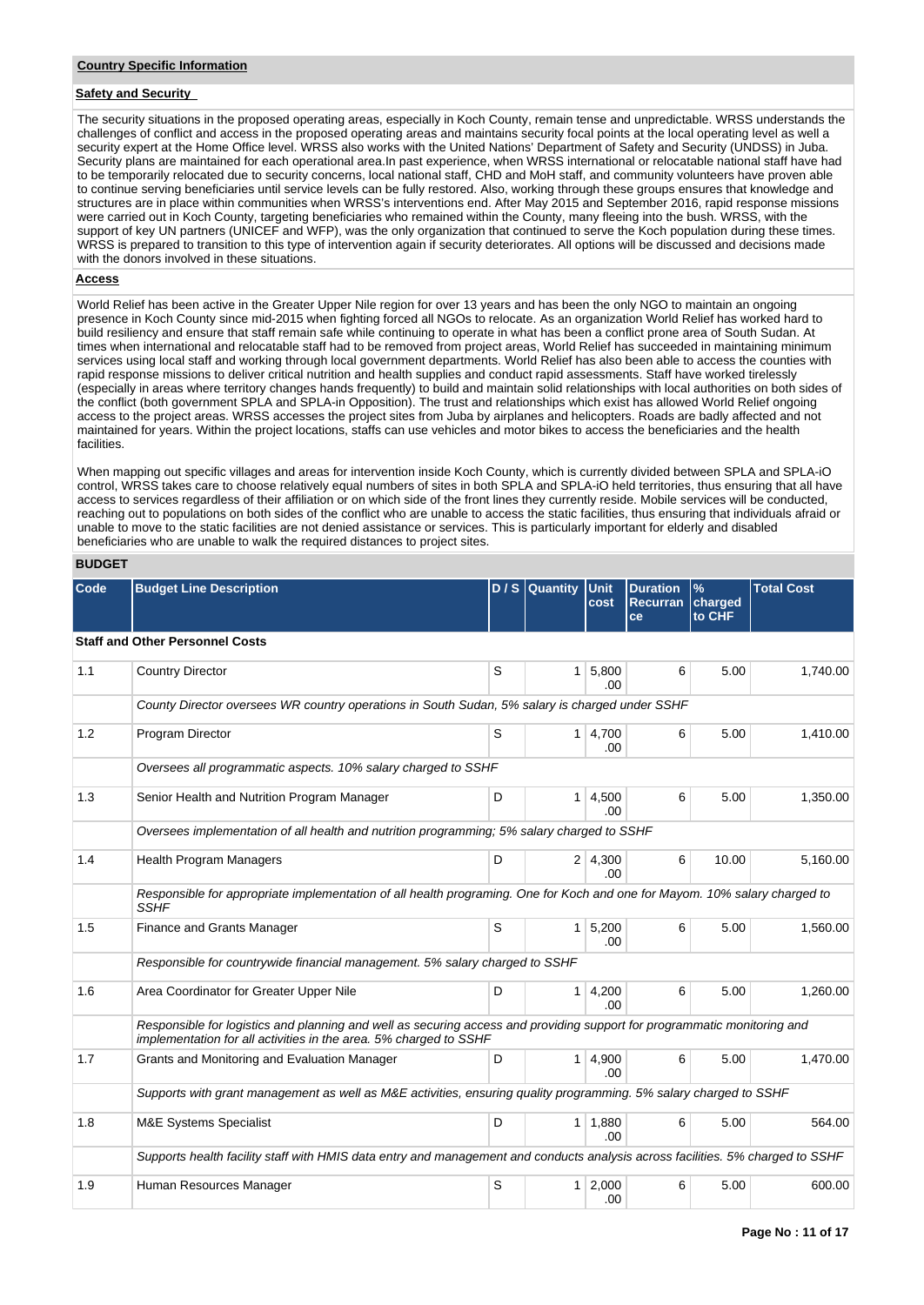|      | Responsible for Human Resource Management and processes for WRSS country wide. 5% charged to SSHF                                                                                                                                                |   |                |                        |    |       |           |
|------|--------------------------------------------------------------------------------------------------------------------------------------------------------------------------------------------------------------------------------------------------|---|----------------|------------------------|----|-------|-----------|
| 1.10 | Logistics Coordinator                                                                                                                                                                                                                            | S | 1 <sup>1</sup> | 1,300<br>.00           | 6  | 5.00  | 390.00    |
|      | Responsible for logistics functions at field level. 5% charged to SSHF                                                                                                                                                                           |   |                |                        |    |       |           |
| 1.11 | <b>Procurement Officer</b>                                                                                                                                                                                                                       | S |                | $1 \mid 1,300$<br>.00  | 6  | 5.00  | 390.00    |
|      | Responsible for procurement functions at field level. 5% charged to SSHF                                                                                                                                                                         |   |                |                        |    |       |           |
| 1.12 | Supply Chain Officer                                                                                                                                                                                                                             | S | 1 <sup>1</sup> | 800.0<br><sup>0</sup>  | 6  | 5.00  | 240.00    |
|      | Responsible for managing supplies once they reach the field level to ensure proper use. 5% charged to SSHF                                                                                                                                       |   |                |                        |    |       |           |
| 1.13 | <b>Country Accountant</b>                                                                                                                                                                                                                        | S | 1 <sup>1</sup> | 1,800<br>.00           | 6  | 5.00  | 540.00    |
|      | Supports with financial data entry and book keeping country wide. 5% charged to SSHF                                                                                                                                                             |   |                |                        |    |       |           |
| 1.14 | <b>Field Finance Officers</b>                                                                                                                                                                                                                    | S |                | $2 \mid 1,000$<br>.00  | 6  | 10.00 | 1,200.00  |
|      | Day to day management of petty cash at field level. 25% charged to SSHF                                                                                                                                                                          |   |                |                        |    |       |           |
| 1.15 | Roving Pharmacist                                                                                                                                                                                                                                | D |                | $1 \mid 1,500$<br>.00. | 6  | 10.00 | 900.00    |
|      | Responsible for managing drugs once they reach the field level to ensure proper use and overseeing dispensary activities at<br>health facilities. 25% charged to SSHF                                                                            |   |                |                        |    |       |           |
| 1.16 | Reproductive Health Officer                                                                                                                                                                                                                      | D |                | $1 \mid 1,000$<br>.00  | 6  | 10.00 | 600.00    |
|      | Responsible for training health facility staff on reproductive health care and protocols and overseeing all RH activities. 25%<br>charged to SSHF                                                                                                |   |                |                        |    |       |           |
| 1.17 | Guards/Cooks/Cleaners                                                                                                                                                                                                                            | D |                | 12 980.0<br>0          | 6  | 5.00  | 3,528.00  |
|      | Guards maintain safe and secure environment for staff and beneficiaries and secure assets. Cooks/cleaners provide meals for<br>staff at guest houses and maintain clean and sanitary conditions and offices and guest houses. 5% charged to SSHF |   |                |                        |    |       |           |
| 1.18 | <b>Drivers</b>                                                                                                                                                                                                                                   | D | 2 <sup>1</sup> | 400.0<br>0             | 6  | 5.00  | 240.00    |
|      | Responsible for driving and minor repairs and servicing of vehicles at Juba level. 5% charged to SSHF                                                                                                                                            |   |                |                        |    |       |           |
| 1.19 | Fringe Benefits for International Staff                                                                                                                                                                                                          | D | 1 <sup>1</sup> | 30,48<br>0.00          | 1  | 10.00 | 3,048.00  |
|      | Includes medical, retirement, and R&R benefits for international staff. Charged as a percentage of the salaries included in the<br>budget.                                                                                                       |   |                |                        |    |       |           |
| 1.20 | Fringe Benefits for National Staff                                                                                                                                                                                                               | D |                | 1 28,17<br>6.00        | 1. | 32.00 | 9.016.32  |
|      | Includes the 17% Mandatory National Social Insurance Fund and 15% medical/accident insurance. Charged as a percentage of<br>the salaries included in the budget.                                                                                 |   |                |                        |    |       |           |
|      | <b>Section Total</b>                                                                                                                                                                                                                             |   |                |                        |    |       | 35,206.32 |
|      | <b>Supplies, Commodities, Materials</b>                                                                                                                                                                                                          |   |                |                        |    |       |           |
| 2.1  | Purchase of supplementary drugs and medical supplies and<br>motivation kits                                                                                                                                                                      | D |                | 2 20,00 <br>0.00       | 2  | 25.00 | 20,000.00 |
|      | Supplementary drugs, testing kits, mobile medical kits, motivation kits for maternity (delivering mothers) and medical supplies<br>needed to ensure facilities meet the BPHS standards. 50% charged to SSHF                                      |   |                |                        |    |       |           |
| 2.2  | Mobile health team supplies                                                                                                                                                                                                                      | D |                | $1 \mid 5,800$<br>.00  | 1  | 50.00 | 2,900.00  |
|      | Tents, gumboots and other camping equipment and food for mobile teams. 100% charged to SSHF                                                                                                                                                      |   |                |                        |    |       |           |
| 2.3  | PHCU level emergency Go-Kits and ICCM Kits                                                                                                                                                                                                       | D |                | $2 \mid 3,500$<br>.00  | 1  | 50.00 | 3,500.00  |
|      | ICCM training materials and supplies (metallic trunks, beads, backpacks, stationery and other equipment) for 40 CBDs. 100%<br>charged to SSHF                                                                                                    |   |                |                        |    |       |           |
| 2.4  | Casual labor                                                                                                                                                                                                                                     | D |                | 2   500.0<br>$\Omega$  | 3  | 50.00 | 1,500.00  |
|      | Casual labor for loading, offloading and distribution of supplies and commodities. 100% allocated to SSHF                                                                                                                                        |   |                |                        |    |       |           |
| 2.5  | <b>Health IEC Materials</b>                                                                                                                                                                                                                      | D | 2000           | 1.50                   | 2  | 50.00 | 3,000.00  |
|      | Posters, counseling cards, and manuals for use by HHPs in community outreach. 100% charged to SSHF                                                                                                                                               |   |                |                        |    |       |           |
| 2.6  | Local air transport of supplies                                                                                                                                                                                                                  | D |                | 2   5,000<br>.00       | 3  | 50.00 | 15,000.00 |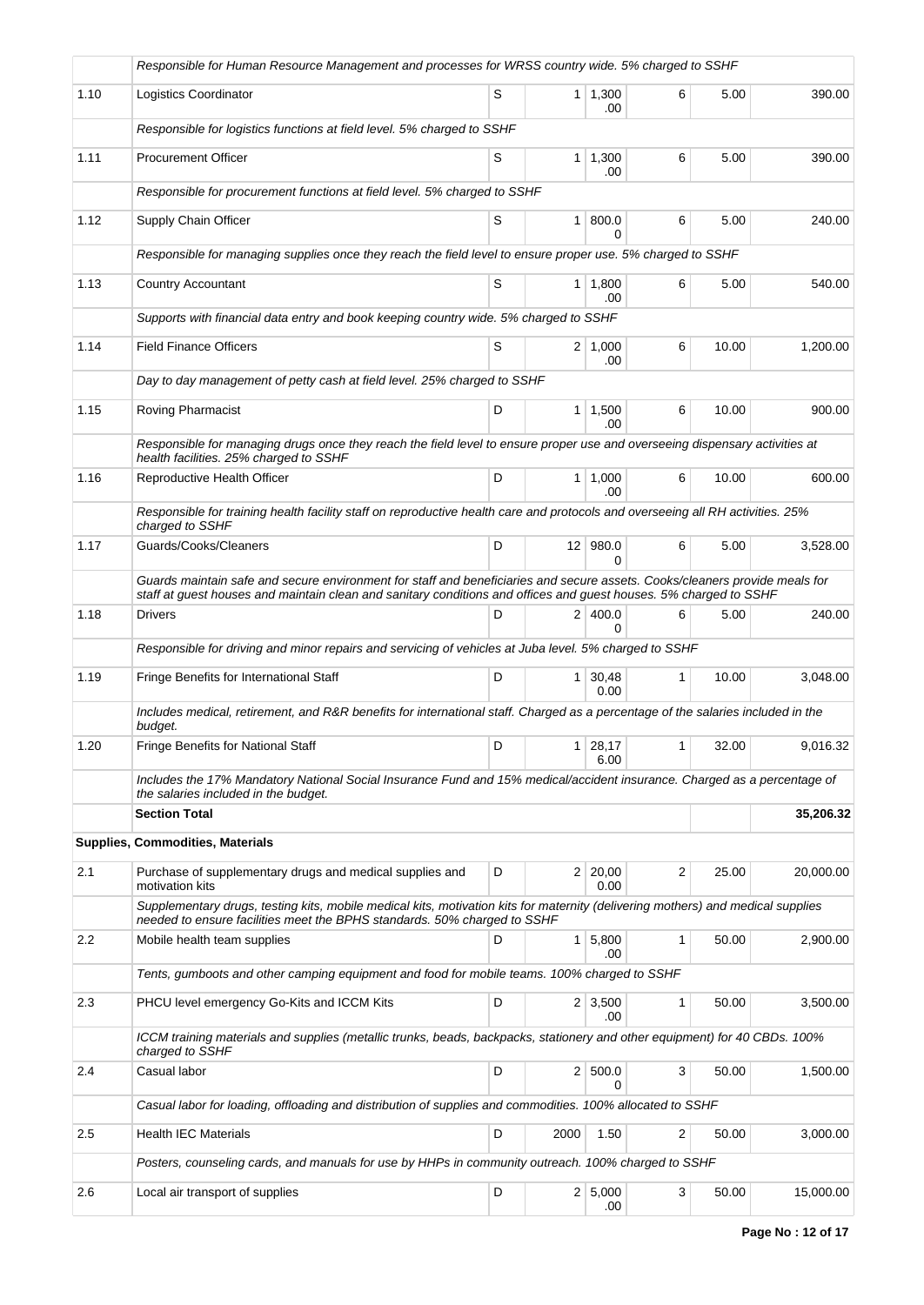|                  | charter flight bi-monthly for transportation of health supplies to the field. Charged 100% to SSHF                                                                                                       |   |                |                     |                |        |            |
|------------------|----------------------------------------------------------------------------------------------------------------------------------------------------------------------------------------------------------|---|----------------|---------------------|----------------|--------|------------|
| 2.7              | Refresher training for CHD staff on EWARs and IDSR                                                                                                                                                       | D | 40             | 8.00                | 2              | 100.00 | 640.00     |
|                  | To build staff capacity in accordance with MOH guidelines. 100% charged to SSHF                                                                                                                          |   |                |                     |                |        |            |
| 2.8              | Conduct bimonthly on-the-job-refresher training for health<br>workers                                                                                                                                    | D |                | 15 20.00            | 3              | 100.00 | 900.00     |
|                  | To build staff capacity in accordance with MOH guidelines. 100% charged to SSHF                                                                                                                          |   |                |                     |                |        |            |
| 2.9              | Support for monthly health facility meetings                                                                                                                                                             | D | 40             | 8.00                | 3              | 100.00 | 960.00     |
|                  |                                                                                                                                                                                                          |   |                |                     |                |        |            |
| 2.10             | Conduct refresher training for Midwives on FP< PMTCT                                                                                                                                                     | D |                | 2   500.0<br>0      | $\mathbf{1}$   | 100.00 | 1,000.00   |
|                  | To build staff capacity in accordance with MOH guidelines. 100% charged to SSHF                                                                                                                          |   |                |                     |                |        |            |
| 2.11             | Conduct refresher training for midwives and COs on CMR and<br>psychological firts Aid                                                                                                                    | D |                | 2   500.0<br>0      | 1              | 100.00 | 1,000.00   |
|                  | To build staff capacity in accordance with MOH guidelines. 100% charged to SSHF                                                                                                                          |   |                |                     |                |        |            |
| 2.12             | Conduct monthly meetings for HHPs                                                                                                                                                                        | D |                | 15 10.00            | 6              | 100.00 | 900.00     |
|                  | Meetings held monthly to monitor project progress, identify gaps, provide staff training, and receive feedback from HHPs. 100%<br>charged to SSHF                                                        |   |                |                     |                |        |            |
| 2.13             | Refresher training for Community-based drug Distributors on<br><b>ICCM</b>                                                                                                                               | D |                | 20 10.00            | 2              | 100.00 | 400.00     |
|                  | To build staff capacity in accordance with MOH guidelines. 100% charged to SSHF                                                                                                                          |   |                |                     |                |        |            |
| 2.14             | Focus group discussions                                                                                                                                                                                  | D | 28             | 10.00               | $\overline{2}$ | 100.00 | 560.00     |
|                  | To provide a forum for community members to give feedback on the project and project activities or air grievances. 100%<br>charged to SSHF                                                               |   |                |                     |                |        |            |
| 2.15             | Visibility materials                                                                                                                                                                                     | D |                | 2 500.0<br>0        | $\mathbf{1}$   | 50.00  | 500.00     |
|                  | 200 tshirts with health message and CHF logo for CBDs and mobile teams at 10usd each, 8 flags at 50usd each and 40 all<br>weather stickers at 10usd each; 100% charged to SSHF                           |   |                |                     |                |        |            |
| 2.16             | Incentives for mobile teams                                                                                                                                                                              | D |                | 2   5,000<br>.00    | 6              | 100.00 | 60,000.00  |
|                  | Mobile team includes 1 Clinical Officer, 2 Community Health Workers, 2 Nurses, 2 Midwives, 1 Dispenser, 1 Clerk, and 1 EPI<br>Vaccinator; 100% charged to SSHF                                           |   |                |                     |                |        |            |
| 2.17             | In-kind incentives for Women's Peer Support Groups                                                                                                                                                       | D | 50             | 4.00                | 4              | 100.00 | 800.00     |
|                  | Purchase 100 boxes of soap @ 2 UDS, 6 bags of 50kg sugar @5 USD as in kind to encourages participation in support groups<br>and helps women spread the messages to their neighbors. 100% charged to SSHF |   |                |                     |                |        |            |
|                  | <b>Section Total</b>                                                                                                                                                                                     |   |                |                     |                |        | 113,560.00 |
| <b>Equipment</b> |                                                                                                                                                                                                          |   |                |                     |                |        |            |
| 3.1              | Incinerators and placenta pits at health facilities                                                                                                                                                      | D |                | 6 2,000<br>.00      | 1              | 25.00  | 3,000.00   |
|                  | For safe disposals of medical and biological waste per MoH guidelines. 100% charged to SSHF                                                                                                              |   |                |                     |                |        |            |
| 3.2              | Solar and VSAT systems                                                                                                                                                                                   | D | 1 <sup>1</sup> | 5,000<br>.00        | $\mathbf{1}$   | 10.00  | 500.00     |
|                  | Needed to restore electricity at two PHCC (Bieh in Koch) and Wangkai in Mayom) so that services, particularly deliveries, can be<br>provided at night. 100% charged to SSHF                              |   |                |                     |                |        |            |
|                  | <b>Section Total</b>                                                                                                                                                                                     |   |                |                     |                |        | 3,500.00   |
|                  | <b>Contractual Services</b>                                                                                                                                                                              |   |                |                     |                |        |            |
| 4.1              | Rehabilitation of health facilities                                                                                                                                                                      | D |                | 6 2,000<br>.00      | 1              | 100.00 | 12,000.00  |
|                  | Rehabilitation to restore disfunctional facilities to a functioning and safe state. 100% charged to SSHF                                                                                                 |   |                |                     |                |        |            |
|                  | <b>Section Total</b>                                                                                                                                                                                     |   |                |                     |                |        | 12,000.00  |
|                  | <b>General Operating and Other Direct Costs</b>                                                                                                                                                          |   |                |                     |                |        |            |
| 7.1              | Thuraya satellite phone credit                                                                                                                                                                           | D |                | $2 \mid 300.0$<br>0 | 6              | 50.00  | 1,800.00   |
|                  | Thuraya communications with field where no mobile service exists. 100% charged to SSHF                                                                                                                   |   |                |                     |                |        |            |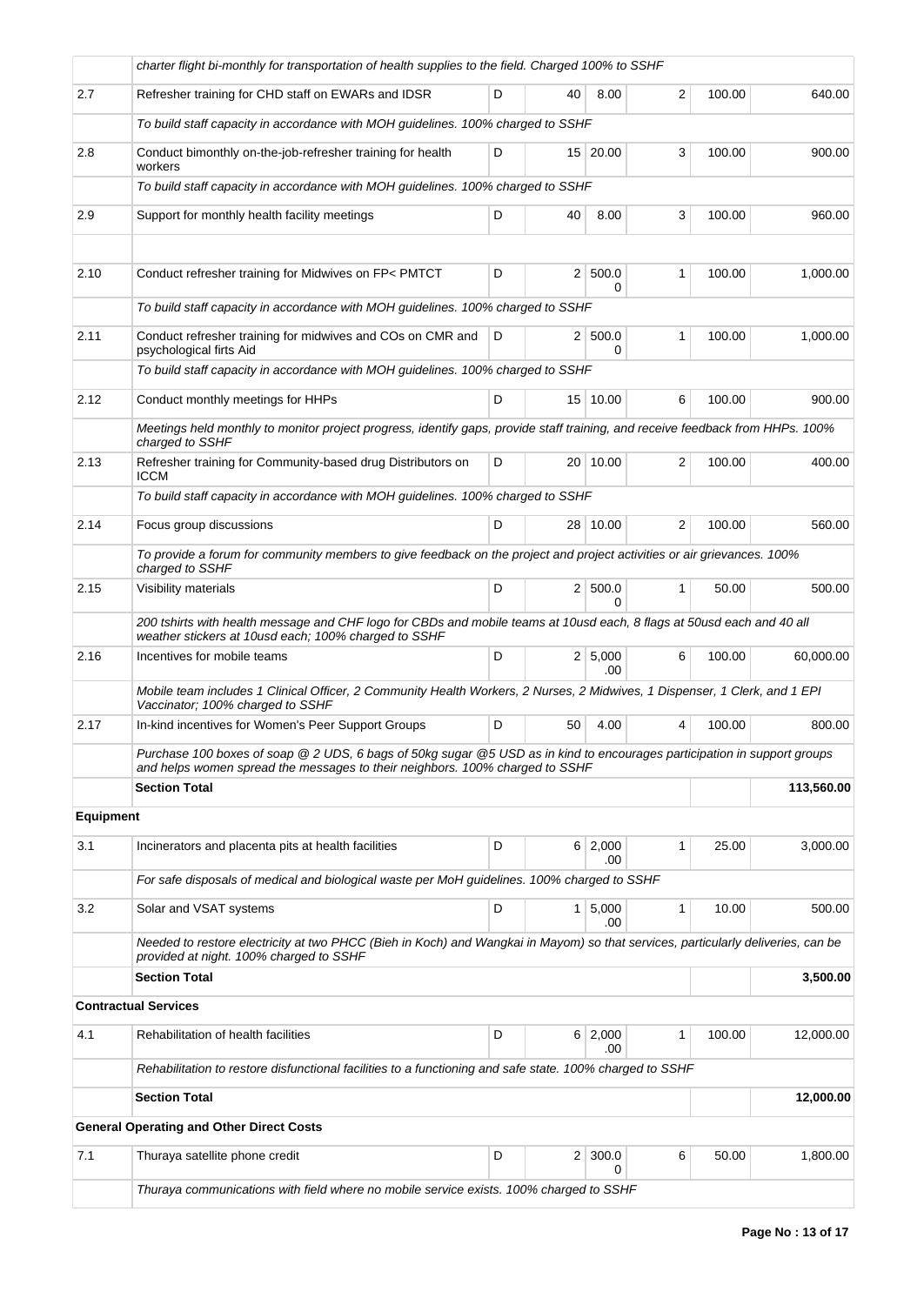| 7.2  | Running costs for field offices                                                                                                                                                     | D | 2 <sup>1</sup> | 1,400<br>.00              | 6 | 25.00  | 4,200.00  |  |  |
|------|-------------------------------------------------------------------------------------------------------------------------------------------------------------------------------------|---|----------------|---------------------------|---|--------|-----------|--|--|
|      | Office Rent and Utilities are necessary to maintain a working offices in the project areas; 50% charged to SSHF                                                                     |   |                |                           |   |        |           |  |  |
| 7.3  | Guesthouse rent and utilities at field sites                                                                                                                                        | D |                | $2 \mid 2,000$<br>.00.    | 6 | 25.00  | 6,000.00  |  |  |
|      | Accommodation and utilities to provide safe living space for international and relocatable staff at all field sites; 50% charged to<br>SSHF                                         |   |                |                           |   |        |           |  |  |
| 7.4  | Staff feeding                                                                                                                                                                       | D |                | 20 300.0<br>0             | 6 | 30.00  | 10,800.00 |  |  |
|      | Staff Feeding is needed to provide meals for staff especially international and relocatable staff 10 to 15 per site; 30% charged to<br>SSHF                                         |   |                |                           |   |        |           |  |  |
| 7.5  | Internet communications                                                                                                                                                             | D |                | $2 \mid 1,000$<br>.00     | 6 | 10.00  | 1,200.00  |  |  |
|      | Communications are needed to stay in contact with field offices about program and security updates; 10% charged to SSHF                                                             |   |                |                           |   |        |           |  |  |
| 7.6  | Office supplies and stationaries                                                                                                                                                    | D |                | 2 500.0<br><sup>0</sup>   | 6 | 10.00  | 600.00    |  |  |
|      | Office Supplies and Stationaries are needed for regular use and communication within the office as well as external reporting;<br>10% charged to SSHF                               |   |                |                           |   |        |           |  |  |
| 7.7  | Generator fuel                                                                                                                                                                      | D |                | $2 \mid 1.000$<br>.00     | 6 | 10.00  | 1,200.00  |  |  |
|      | Generator Fuel is needed to maintain electricity at the office and guesthouse compounds; 10% charged to SSHF                                                                        |   |                |                           |   |        |           |  |  |
| 7.8  | Bank fees                                                                                                                                                                           | S |                | 1   500.0<br><sup>0</sup> | 6 | 30.00  | 900.00    |  |  |
|      | Bank Fees are incurred when sending funds between the Home Office in Baltimore, Maryland, USA and the South Sudan Office<br>in Juba; 30% charged to SSHF                            |   |                |                           |   |        |           |  |  |
| 7.9  | Juba Office rent and utilities                                                                                                                                                      | S |                | 1   4,000<br>.00          | 6 | 5.00   | 1,200.00  |  |  |
|      | Rent, water, stationery, minor repairs, etc. for Country office. 5% charged to SSHF                                                                                                 |   |                |                           |   |        |           |  |  |
| 7.10 | Juba accomodation for program staff                                                                                                                                                 | S |                | $4 \mid 1,000$<br>.00     | 6 | 5.00   | 1,200.00  |  |  |
|      | Accommodation for 4 program staff in Juba. Rent recovery percentage and/or hotel charges. 5% charged to SSHF                                                                        |   |                |                           |   |        |           |  |  |
| 7.11 | Security equipment and supplies                                                                                                                                                     | S |                | $1 \, 500.0$<br>$\Omega$  | 6 | 10.00  | 300.00    |  |  |
|      | Security Equipment and Supplies are needed to maintain safe and healthy working and living environments for staff; 10%<br>charged to SSHF                                           |   |                |                           |   |        |           |  |  |
| 7.12 | Monitoring and evaluation costs                                                                                                                                                     | D |                | $2 \mid 300.0$<br>0       | 2 | 100.00 | 1,200.00  |  |  |
|      | The allocated costs allow WRSS to do proper monitoring and evaluation and ensure a successful program and learning that will<br>be applied to future programs; 100% charged to SSHF |   |                |                           |   |        |           |  |  |
| 7.13 | Thuraya satellite phones                                                                                                                                                            | D |                | $2 \mid 1,500$<br>.00     | 1 | 10.00  | 300.00    |  |  |
|      | Thuraya satellite phones are needed for communications with field where no mobile service exists. 100% charged to SSHF                                                              |   |                |                           |   |        |           |  |  |
| 7.14 | Local air travel - CHD staff                                                                                                                                                        | D |                | 2 550.0<br>0              | 2 | 50.00  | 1,100.00  |  |  |
|      | Travel to field and back to Juba for CHD staff for coordination meetings; charged 100% to SSHF                                                                                      |   |                |                           |   |        |           |  |  |
| 7.15 | Local road transport                                                                                                                                                                | D |                | $2 \mid 1,500$<br>.00     | 6 | 50.00  | 9,000.00  |  |  |
|      | Local distribution of health supplies to remote locations including porters where vehicles can't reach and during peak of wet<br>season. 50% charged to SSHF                        |   |                |                           |   |        |           |  |  |
| 7.16 | Local air travel - WR staff                                                                                                                                                         | D |                | 6 550.0<br>0              | 2 | 50.00  | 3,300.00  |  |  |
|      | Travel to field and back to Juba for program staff including program director and M&E's field monitoring trips. charged 100% to<br><b>SSHF</b>                                      |   |                |                           |   |        |           |  |  |
| 7.17 | Local air transport of supplies                                                                                                                                                     | D |                | 2 5,000<br>.00            | 3 | 50.00  | 15,000.00 |  |  |
|      | Meetings held at each PHCC/PHCU to monitor project progress, identify gaps, provide staff training, and receive feedback from<br>staff. 100% charged to SSHF                        |   |                |                           |   |        |           |  |  |
| 7.18 | Fuel and oil consumption                                                                                                                                                            | D |                | $1 \mid 1,000$<br>.00     | 6 | 50.00  | 3,000.00  |  |  |
|      | Vehicle fuel and oil is needed for vehicle for support supervision, collecting reports, distribution of supplies and emergency<br>referrals; 100% charged to SSHF                   |   |                |                           |   |        |           |  |  |
| 7.19 | Vehicle maintenance and repair                                                                                                                                                      | D |                | $1 \, 500.0$<br>0         | 6 | 50.00  | 1,500.00  |  |  |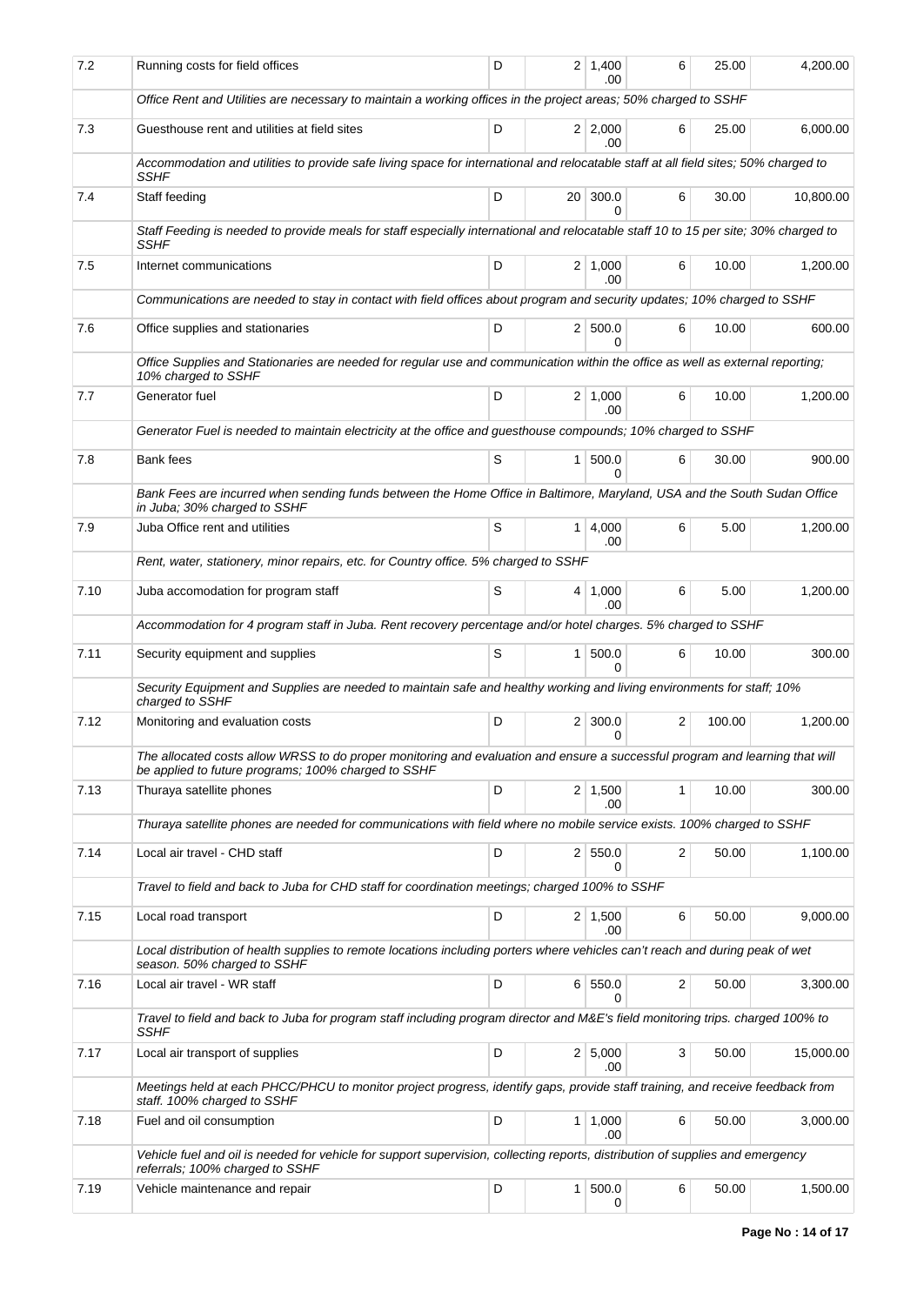|                         | Vehicle maintenance and repair is essential for ensuring vehicles stay in safe working order; 100% charged to SSHF |            |
|-------------------------|--------------------------------------------------------------------------------------------------------------------|------------|
| <b>Section Total</b>    |                                                                                                                    | 63,800.00  |
| <b>SubTotal</b>         | 2,329.00                                                                                                           | 228,066.32 |
| <b>Direct</b>           |                                                                                                                    | 216,396.32 |
| Support                 |                                                                                                                    | 11,670.00  |
| <b>PSC Cost</b>         |                                                                                                                    |            |
| <b>PSC Cost Percent</b> |                                                                                                                    | 7.00       |
| <b>PSC Amount</b>       |                                                                                                                    | 15,964.64  |
| <b>Total Cost</b>       |                                                                                                                    | 244,030.96 |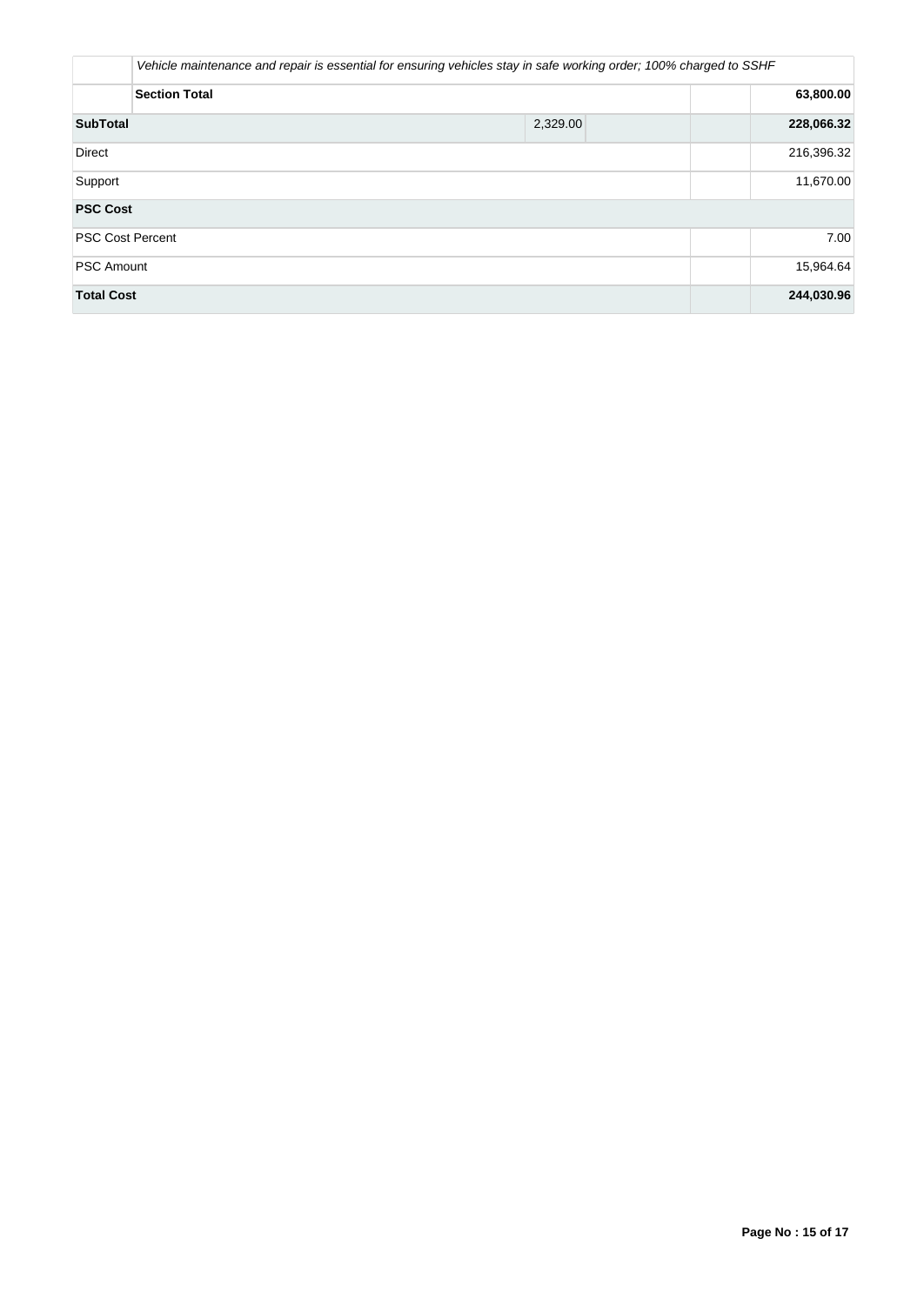# **Project Locations**

| Location      | <b>Estimated</b><br>percentage<br>of budget<br>for each<br><b>location</b> | <b>Estimated number of beneficiaries</b><br>for each location |       |                   |                         | <b>Activity Name</b>                                                                                                                                                                                                                                                                                                                                                                                                                                                                                                                                                                                                                                                                                                                                                                                                                                                                                                                                                                                                                                                                                                                                                                                                                                                                                                                                                                                                                                                                                                                                                                                                                                                                                                                                                                                                                                                                           |
|---------------|----------------------------------------------------------------------------|---------------------------------------------------------------|-------|-------------------|-------------------------|------------------------------------------------------------------------------------------------------------------------------------------------------------------------------------------------------------------------------------------------------------------------------------------------------------------------------------------------------------------------------------------------------------------------------------------------------------------------------------------------------------------------------------------------------------------------------------------------------------------------------------------------------------------------------------------------------------------------------------------------------------------------------------------------------------------------------------------------------------------------------------------------------------------------------------------------------------------------------------------------------------------------------------------------------------------------------------------------------------------------------------------------------------------------------------------------------------------------------------------------------------------------------------------------------------------------------------------------------------------------------------------------------------------------------------------------------------------------------------------------------------------------------------------------------------------------------------------------------------------------------------------------------------------------------------------------------------------------------------------------------------------------------------------------------------------------------------------------------------------------------------------------|
|               |                                                                            | <b>Men</b>                                                    | Women |                   | <b>Boys Girls Total</b> |                                                                                                                                                                                                                                                                                                                                                                                                                                                                                                                                                                                                                                                                                                                                                                                                                                                                                                                                                                                                                                                                                                                                                                                                                                                                                                                                                                                                                                                                                                                                                                                                                                                                                                                                                                                                                                                                                                |
| Unity -> Koch |                                                                            | 45 3,427                                                      |       | 4,561 7,936 8,127 |                         | 24,05 Activity 1.1.1 : Provide 70971 consultation<br>1 through all functional health facilities, 8 mobile<br>outreach clinics and iCCM program through 40<br><b>Community Based Distributors</b><br>Activity 1.1.10 : Provide feed back to the affected<br>community through focus group discussion and<br>meetings<br>Activity 1.1.2 : Provide maternal child health<br>service to pregnant women and support referral<br>for complicated deliveries to the nearest EMONC<br>center in Bentiu and Agok hospitals,<br>Activity 1.1.3 : Provide BEmONC in 4 PHCC<br>facilities<br>Activity 1.1.4 : 15 (F:10:M:5) health workers<br>provided with training to equipped them and<br>provide save deliveries to the communities.<br>Activity 1.1.5 : 6500 children 6 to 59 month old<br>received routine and emergency vaccination<br>services in emergency or returnees<br>Activity 1.1.6 : target 1500 children under five per<br>month have receive 3 doses of pentavalent<br>Activity 1.1.7 : target 5 to 10 children with SAM<br>and medical complication per month enrolled in<br>stabilization center<br>Activity 1.1.8 : 61050 people reached with health<br>education/promotion<br>Activity 1.1.9: Assess, establish and undertake<br>rehabilitation to PHCCs/PHCUs looted and<br>damaged during the crisis<br>Activity 2.1.1 : Establish of emergency early<br>warning and response systems for the early<br>detection of and response to selected outbreaks<br>of communicable diseases<br>Activity 2.1.2 : Train 30 ( M:20, F:10) health<br>clinical staffs on disease surveillance and<br>outbreak response<br>Activity 2.1.3 : Provision, distribution and<br>preposition of outbreak investigation kits<br>Activity 2.1.4 : Conduct social mobilization and<br>targeted health education<br>Activity 2.1.5 : Train 30 (M20,F:10); CHWs/HHPs<br>in early case detection and referral |
|               |                                                                            |                                                               |       |                   |                         | Activity 2.1.6 : Reactivate mass vaccination<br>campaigns, including National Immunization<br>Days                                                                                                                                                                                                                                                                                                                                                                                                                                                                                                                                                                                                                                                                                                                                                                                                                                                                                                                                                                                                                                                                                                                                                                                                                                                                                                                                                                                                                                                                                                                                                                                                                                                                                                                                                                                             |